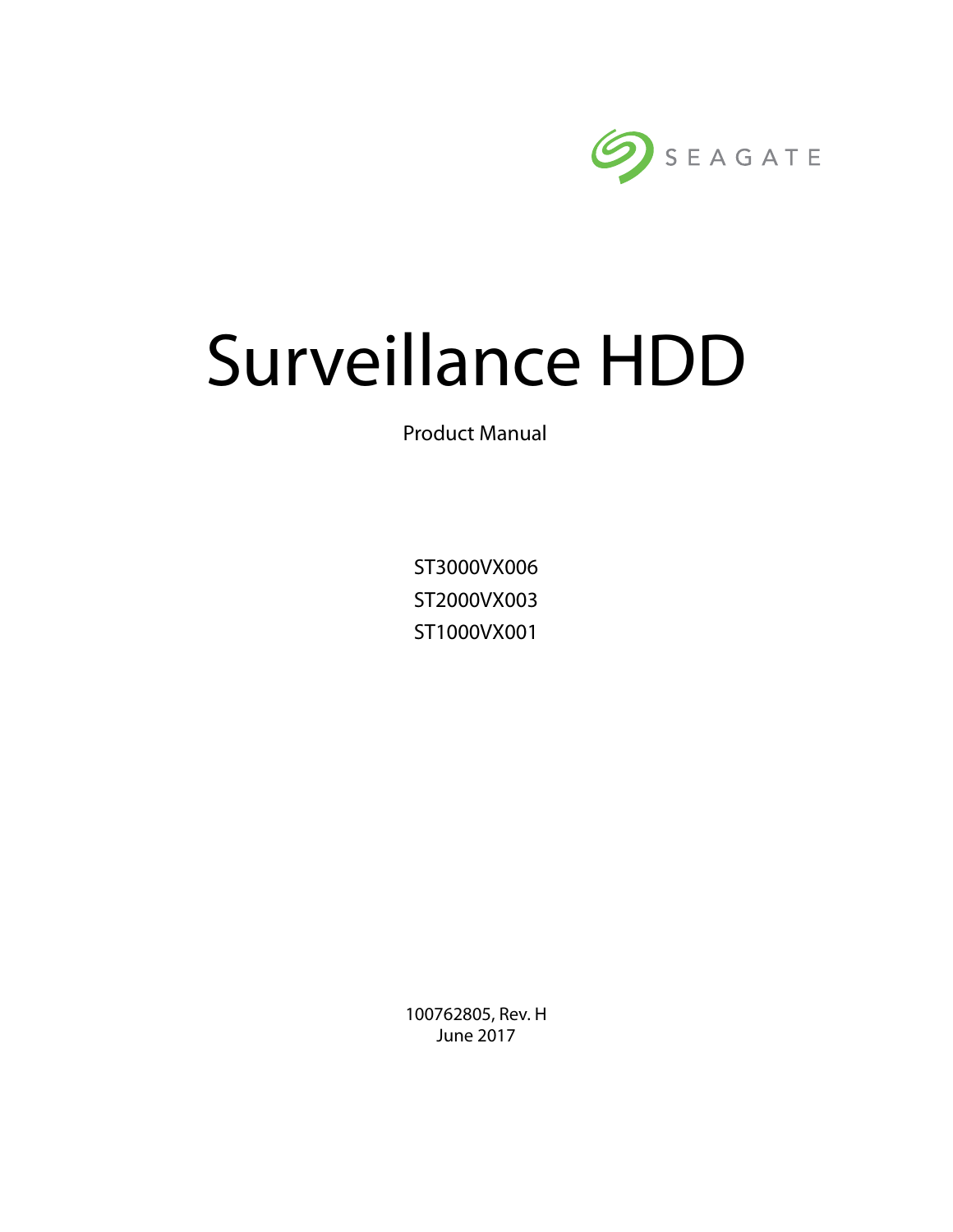#### **Document Revision History**

| <b>Revision</b> | <b>Date</b> | Pages affected and Description of changes                                                                                                                                                                                                                                                                                                                                                                                                                                                                                                 |  |
|-----------------|-------------|-------------------------------------------------------------------------------------------------------------------------------------------------------------------------------------------------------------------------------------------------------------------------------------------------------------------------------------------------------------------------------------------------------------------------------------------------------------------------------------------------------------------------------------------|--|
| Rev. A          | 09/11/2014  | Initial release.                                                                                                                                                                                                                                                                                                                                                                                                                                                                                                                          |  |
| Rev. B          |             | 02/27/2015   fc, bc & 17-18.                                                                                                                                                                                                                                                                                                                                                                                                                                                                                                              |  |
| Rev. C          | 05/06/2015  | 22-23: Corrected side hole dimension in mechanical drawing<br>30: Changed Word 95-104 to reflect Streaming command support                                                                                                                                                                                                                                                                                                                                                                                                                |  |
| Rev. D          | 06/11/2015  | 5 - Add bullets:<br>Supports up to 64 cameras<br>* Workload ratings of 180TB/year<br>* Supports <= 8 drive bays                                                                                                                                                                                                                                                                                                                                                                                                                           |  |
| Rev. E          | 09/02/2015  | 8: Added Rated Workload to Table 1                                                                                                                                                                                                                                                                                                                                                                                                                                                                                                        |  |
| Rev. F          | 05/05/2016  | 4: Updated Support URL's<br>5: Added the following bullets:<br>* Idle3 power mode support<br>* Supports ATA8 streaming commands<br>* 1M hour MTBF<br>Streaming video optimization<br>* ATA AV Command support<br>7-8: Spec table updates & non-op fixes<br>8 & 15: Updated Wet Bulb values<br>15-16: Temperature updates & non-op fixes<br>18: Added Storage section & EMC section updates<br>22-23: Updated fastener penetration depth to 0.120 inches in text & mechanical drawings<br>29: Updated Identify Device - Words 83, 86 & 88. |  |
| Rev. G          | 05/26/2016  | 7 & 12: Revised 1TB Start Current to 1.8A<br>8 & 15: Revised temperature note<br>15: Revised Wet Bulb values                                                                                                                                                                                                                                                                                                                                                                                                                              |  |
| Rev. H          | 06/21/2017  | 20: Updated Korean RRA with Class B Korean text<br>21: Updated to China RoHS 2<br>24: Revised Mechanical Drawings Z-height = 20.20 mm                                                                                                                                                                                                                                                                                                                                                                                                     |  |

#### **© 2017 Seagate Technology LLC. All rights reserved.**

Publication number: 100762805, Rev. H June 2017

Seagate, Seagate Technology and the Spiral logo are registered trademarks of Seagate Technology LLC in the United States and/or other countries. AccuTrac, OptiCache and SeaTools are either trademarks or registered trademarks of Seagate Technology LLC or one of its affiliated companies in the United States and/or other countries. All other trademarks or registered trademarks are the property of their respective owners.

No part of this publication may be reproduced in any form without written permission of Seagate Technology LLC. Call 877-PUB-TEK1 (877-782-8351) to request permission.

When referring to drive capacity, one gigabyte, or GB, equals one billion bytes and one terabyte, or TB, equals one trillion bytes. Your computer's operating system may use a different standard of measurement and report a lower capacity. In addition, some of the listed capacity is used for formatting and other functions, and thus will not be available for data storage.<br>Actual quantities will vary based o other factors. The export or re-export of hardware or software containing encryption may be regulated by the U.S. Department of Commerce, Bureau of Industry and Security (for more information, visit [www.bis.doc.gov\)](http://www.bis.doc.gov), and controlled for import and use outside of the U.S. Seagate reserves the right to change, without notice, product offerings or specifications.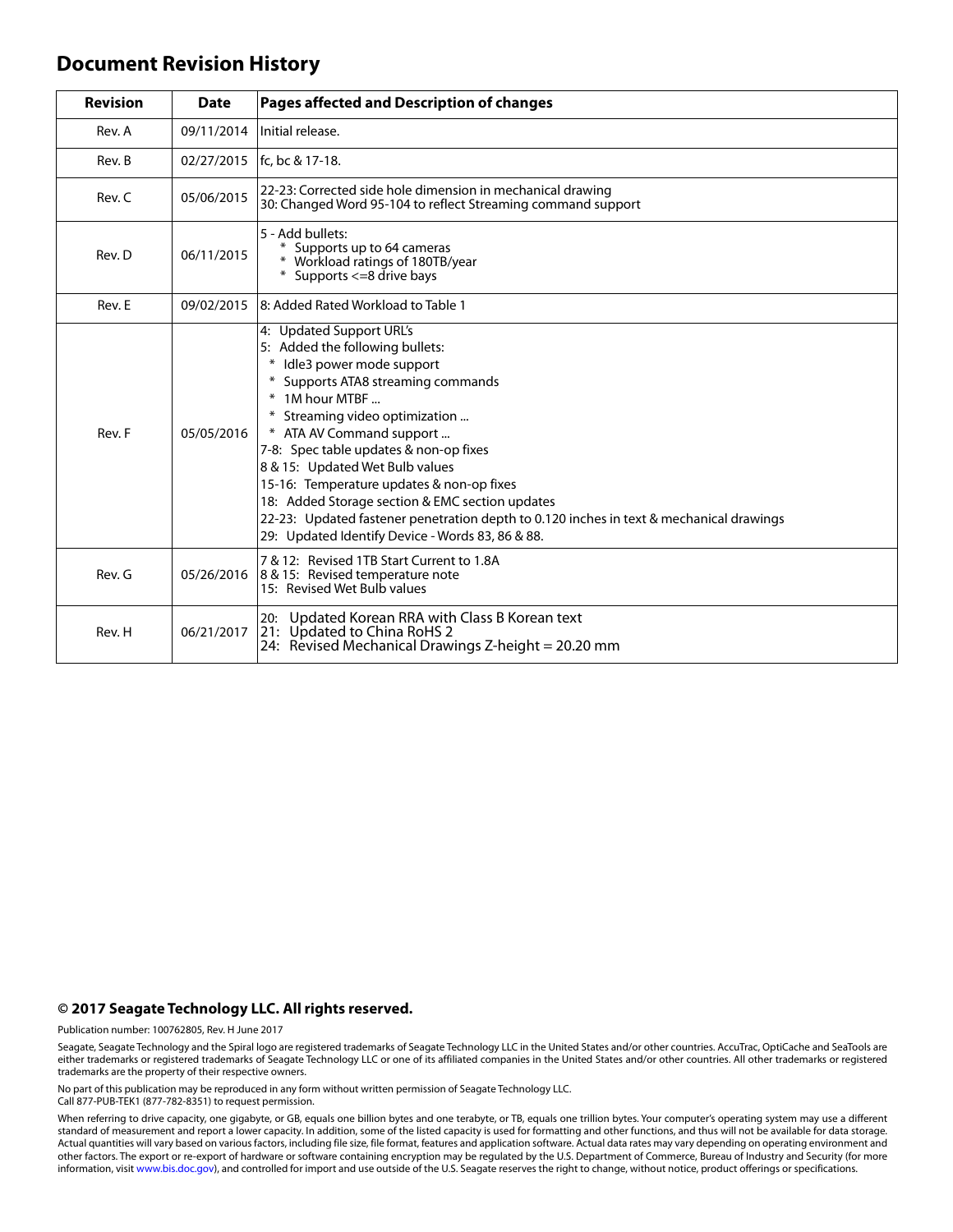# Contents

| 1.0 |      |        |                                                                        |
|-----|------|--------|------------------------------------------------------------------------|
|     | 1.1  |        |                                                                        |
| 2.0 |      |        |                                                                        |
|     | 2.1  |        |                                                                        |
|     | 2.2  |        |                                                                        |
|     |      | 2.2.1  |                                                                        |
|     | 2.3  |        |                                                                        |
|     | 2.4  |        |                                                                        |
|     | 2.5  |        |                                                                        |
|     | 2.6  |        |                                                                        |
|     | 2.7  |        |                                                                        |
|     | 2.8  |        |                                                                        |
|     |      | 2.8.1  |                                                                        |
|     |      | 2.8.2  |                                                                        |
|     |      | 2.8.3  |                                                                        |
|     |      | 2.8.4  |                                                                        |
|     | 2.9  |        |                                                                        |
|     |      | 2.9.1  |                                                                        |
|     |      | 2.9.2  |                                                                        |
|     |      | 2.9.3  |                                                                        |
|     |      | 2.9.4  |                                                                        |
|     |      | 2.9.5  |                                                                        |
|     | 2.10 |        |                                                                        |
|     |      | 2.10.1 |                                                                        |
|     | 2.11 |        |                                                                        |
|     | 2.12 |        |                                                                        |
|     |      | 2.12.1 |                                                                        |
|     | 2.13 |        |                                                                        |
|     | 2.14 |        |                                                                        |
|     |      | 2.14.1 |                                                                        |
|     |      | 2.14.2 |                                                                        |
|     |      | 2.14.3 |                                                                        |
|     | 2.15 |        |                                                                        |
|     |      | 2.15.1 | European Union Restriction of Hazardous Substances (RoHS) Directive 20 |
|     |      | 2.15.2 |                                                                        |
|     | 2.16 |        |                                                                        |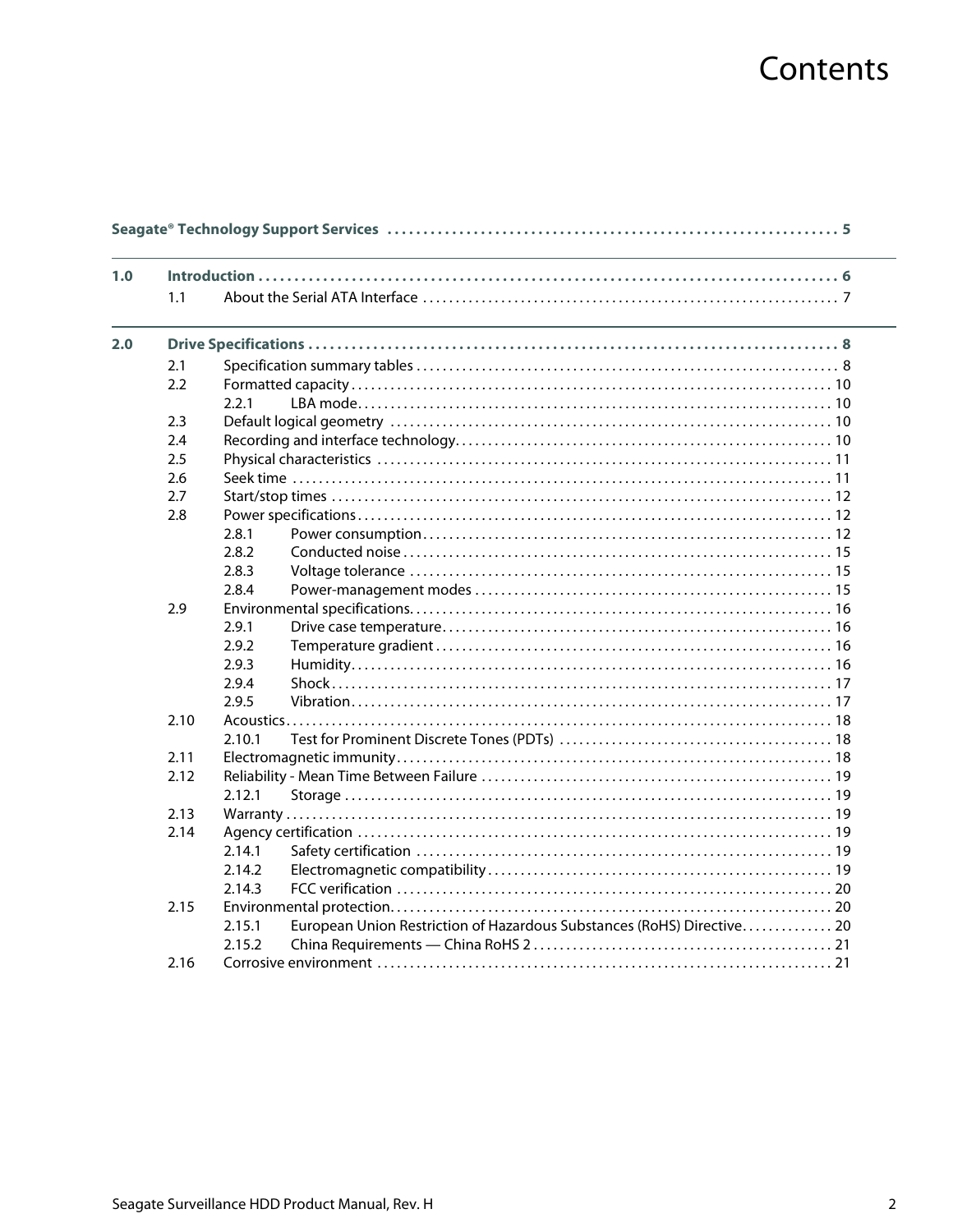# **Contents**

| 3.0 |     |       |  |  |
|-----|-----|-------|--|--|
|     | 3.1 |       |  |  |
|     | 3.2 |       |  |  |
|     | 3.3 |       |  |  |
|     | 3.4 |       |  |  |
| 4.0 |     |       |  |  |
|     | 4.1 |       |  |  |
|     | 4.2 |       |  |  |
|     | 4.3 |       |  |  |
|     |     | 431   |  |  |
|     |     | 4.3.2 |  |  |
|     |     | 433   |  |  |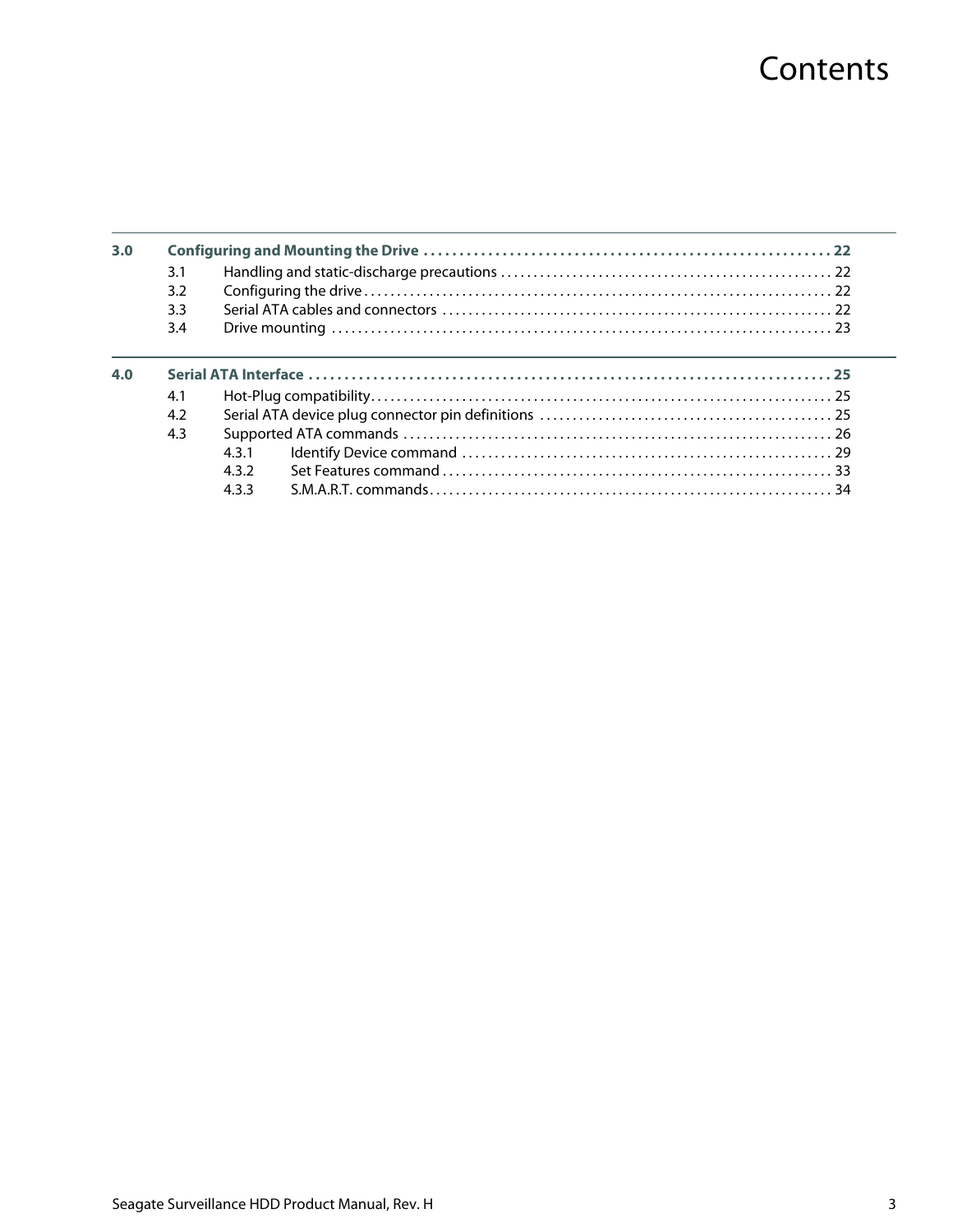# Figures

| Figure 1 |  |
|----------|--|
| Figure 2 |  |
| Figure 3 |  |
| Figure 4 |  |
| Figure 5 |  |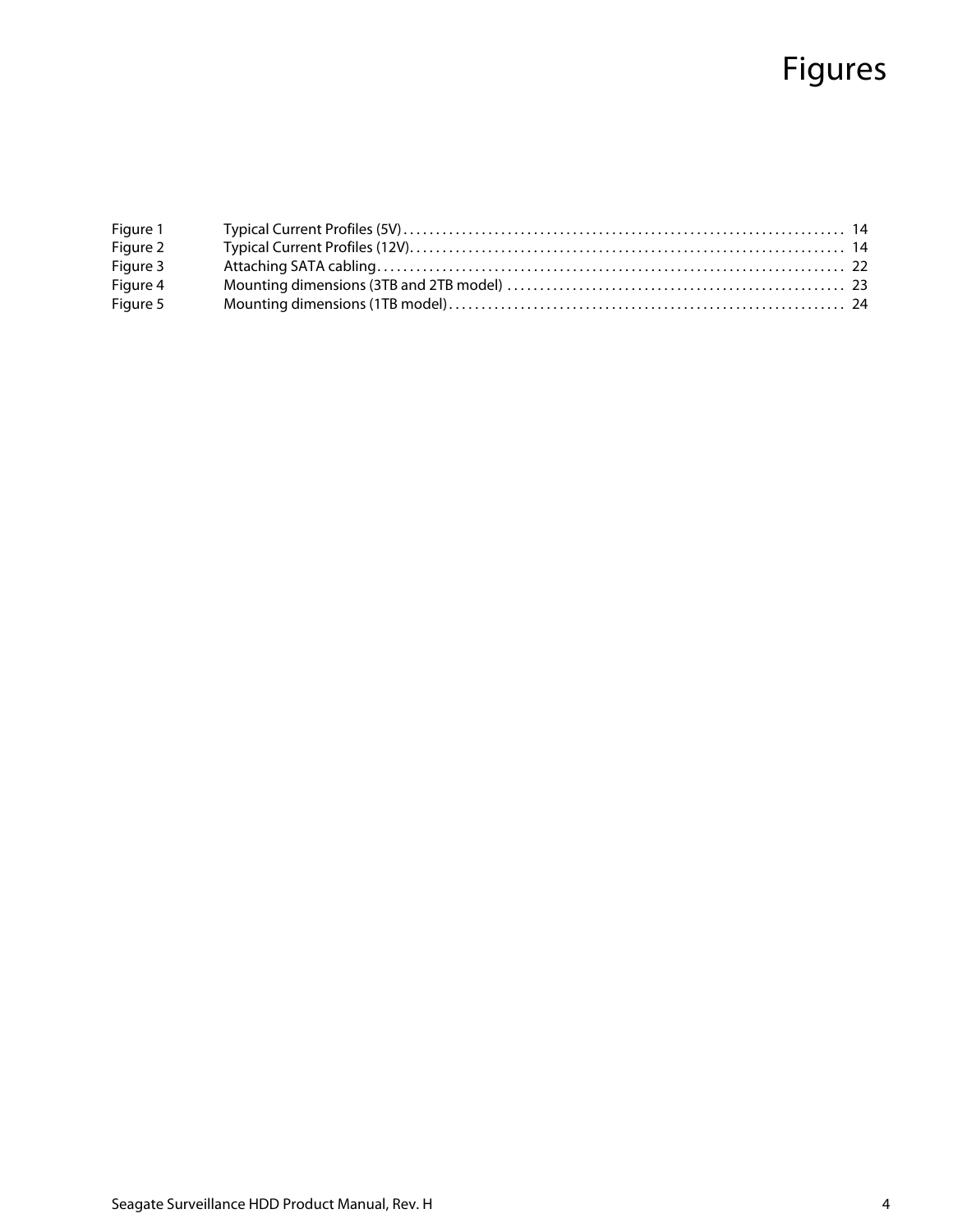# Seagate® Technology Support Services

<span id="page-5-0"></span>For information regarding online support and services, visit: [http://www.sea](http://www.seagate.com/contacts/)gate.com/contacts/

[For information regarding Warranty Support, visit: h](http://www.seagate.com/support/warranty-and-replacements/)ttp://www.seagate.com/support/warranty-and-replacements/

For information regarding data recovery services, visit: [http://www.sea](http://www.seagate.com/services-software/data-recovery-services/)gate.com/services-software/data-recovery-services/

[For Seagate OEM, Distribution partner and reseller portals, visit: h](http://www.seagate.com/partners/)ttp://www.seagate.com/partners/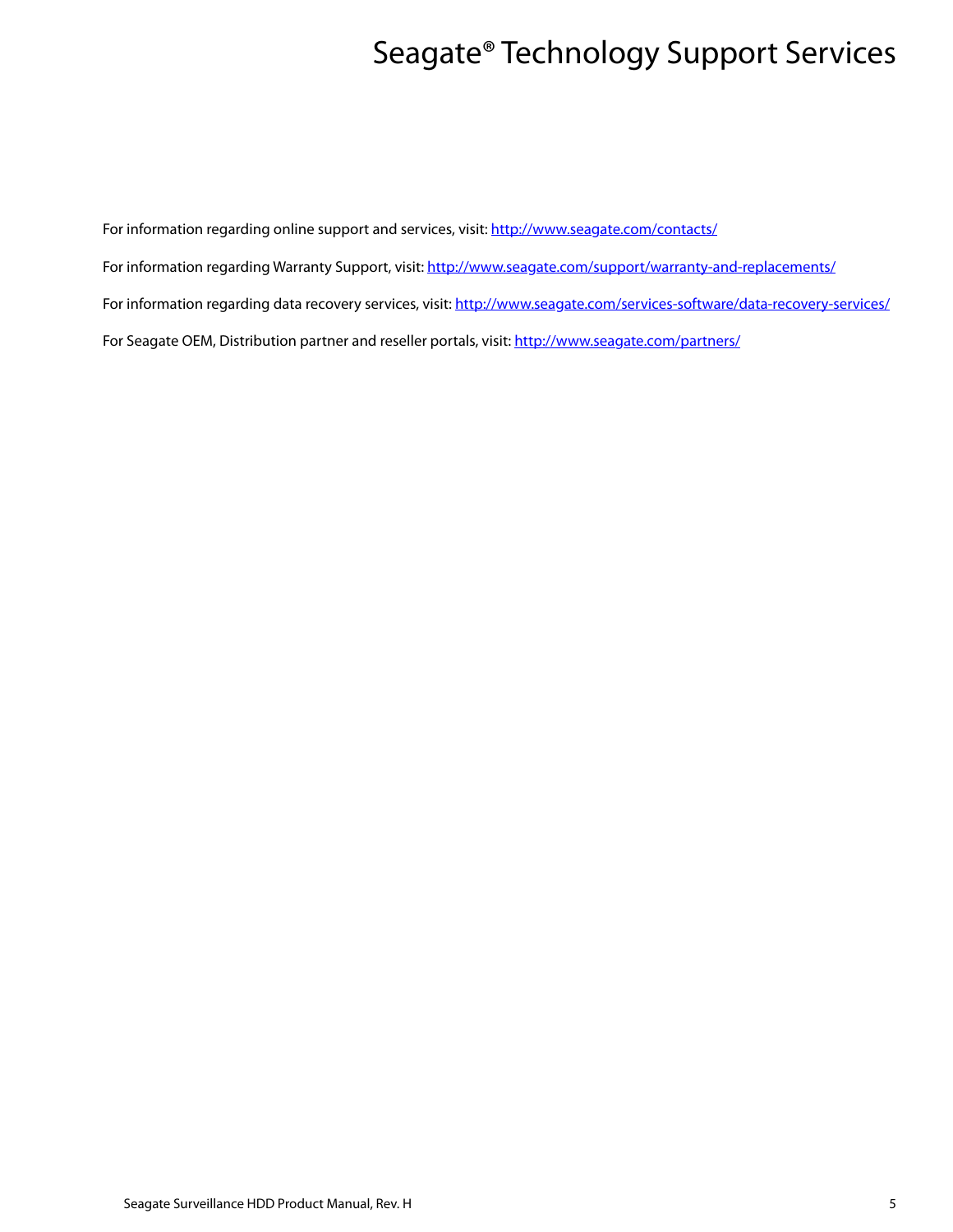## <span id="page-6-0"></span>**1.0 Introduction**

This manual describes the functional, mechanical and interface specifications for the following: Seagate® Surveillance HDD SATA model drives:

ST3000VX006 ST2000VX003 ST1000VX001

These drives provide the following key features:

- 1M hour MTBF designed for high write duty cycle across Surveillance HDD
- 5900 RPM spindle speed
- ATA AV Command support streaming video command support across Surveillance HDD
- Best-in-class acoustic performance means virtually silent operation
- Built-in error recovery for non-stop video streaming
- Compliant with RoHS requirements in China and Europe
- Enterprise-class reliability for 24×7 video surveillance applications
- Full-track multiple-sector transfer capability without local processor intervention
- High instantaneous (burst) data-transfer rates (up to 600MB per second).
- Idle3 power mode support
- Native Command Queuing with command ordering to increase performance in demanding applications
- Performance-tuned for seamless video applications
- Quiet operation
- Seagate AcuTrac™ servo technology delivers dependable performance, even with hard drive track widths of only 75 nanometers.
- Seagate OptiCache™ technology boosts overall performance by as much as 45% over the previous generation.
- SeaTools™ diagnostic software performs a drive self-test that eliminates unnecessary drive returns.
- State-of-the-art cache and on-the-fly error-correction algorithms
- Streaming video optimization consistent command completion times & ERC support across Surveillance HDD
- Support for S.M.A.R.T. drive monitoring and reporting
- Supports <=8 drive bays
- Supports ATA8 streaming commands
- Supports latching SATA cables and connectors
- Supports up to 64 cameras
- TGMR recording technology provides the drives with increased areal density.
- Thermal monitoring and reporting for 24×7 operations
- Uncompromising reliability supports flexible surveillance design with case temperatures up to 70ºC
- Workload ratings of 180TB/year
- Worldwide Name (WWN) capability uniquely identifies the drive.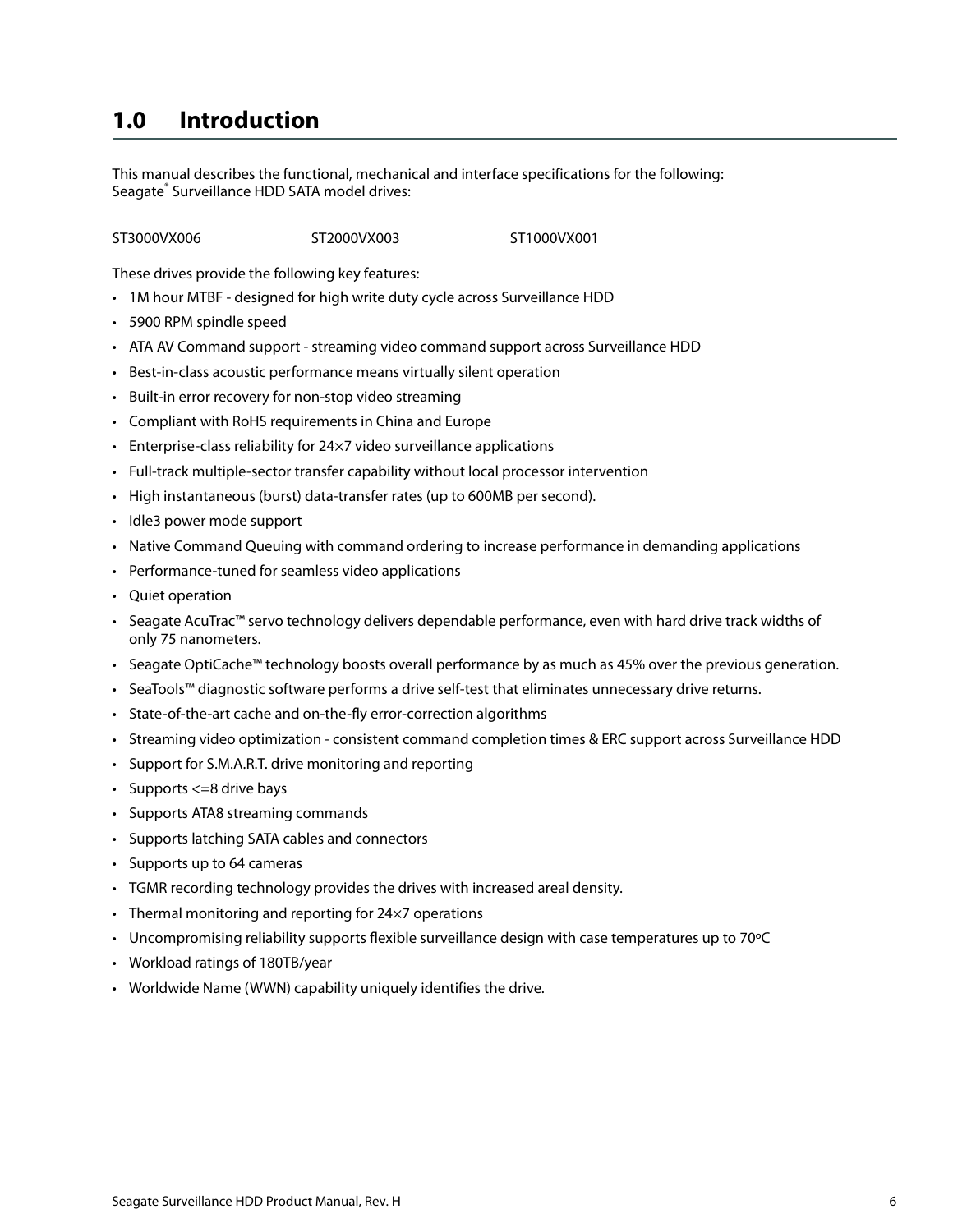#### <span id="page-7-0"></span>**1.1 About the Serial ATA Interface**

The Serial ATA interface provides several advantages over the traditional (parallel) ATA interface. The primary advantages include:

- Easy installation and configuration with true plug-and-play connectivity. It is not necessary to set any jumpers or other configuration options.
- Scalability to higher performance levels.
- Thinner and more flexible cabling for improved enclosure airflow and ease of installation.

In addition, Serial ATA makes the transition from parallel ATA easy by providing legacy software support. Serial ATA was designed to allow users to install a Serial ATA host adapter and Serial ATA disk drive in the current system and expect all of the existing applications to work as normal.

The Serial ATA interface connects each disk drive in a point-to-point configuration with the Serial ATA host adapter. There is no master/slave relationship with Serial ATA devices like there is with parallel ATA. If two drives are attached on one Serial ATA host adapter, the host operating system views the two devices as if they were both "masters" on two separate ports. This essentially means both drives behave as if they are Device 0 (master) devices.

| <b>Note</b> | The host adapter may, optionally, emulate a master/slave environment to host software where two<br>devices on separate Serial ATA ports are represented to host software as a Device 0 (master) and Device<br>1 (slave) accessed at the same set of host bus addresses. A host adapter that emulates a master/slave<br>environment manages two sets of shadow registers. This is not a typical Serial ATA environment. |
|-------------|------------------------------------------------------------------------------------------------------------------------------------------------------------------------------------------------------------------------------------------------------------------------------------------------------------------------------------------------------------------------------------------------------------------------|
|-------------|------------------------------------------------------------------------------------------------------------------------------------------------------------------------------------------------------------------------------------------------------------------------------------------------------------------------------------------------------------------------------------------------------------------------|

The Serial ATA host adapter and drive share the function of emulating parallel ATA device behavior to provide backward compatibility with existing host systems and software. The Command and Control Block registers, PIO and DMA data transfers, resets, and interrupts are all emulated.The Serial ATA host adapter contains a set of registers that shadow the contents of the traditional device registers, referred to as the Shadow Register Block. All Serial ATA devices behave like Device 0 devices. For additional information about how Serial ATA emulates parallel ATA, refer to the "Serial ATA International Organization: Serial ATA Revision 3.2". The specification can be downloaded from www.sata-io.org.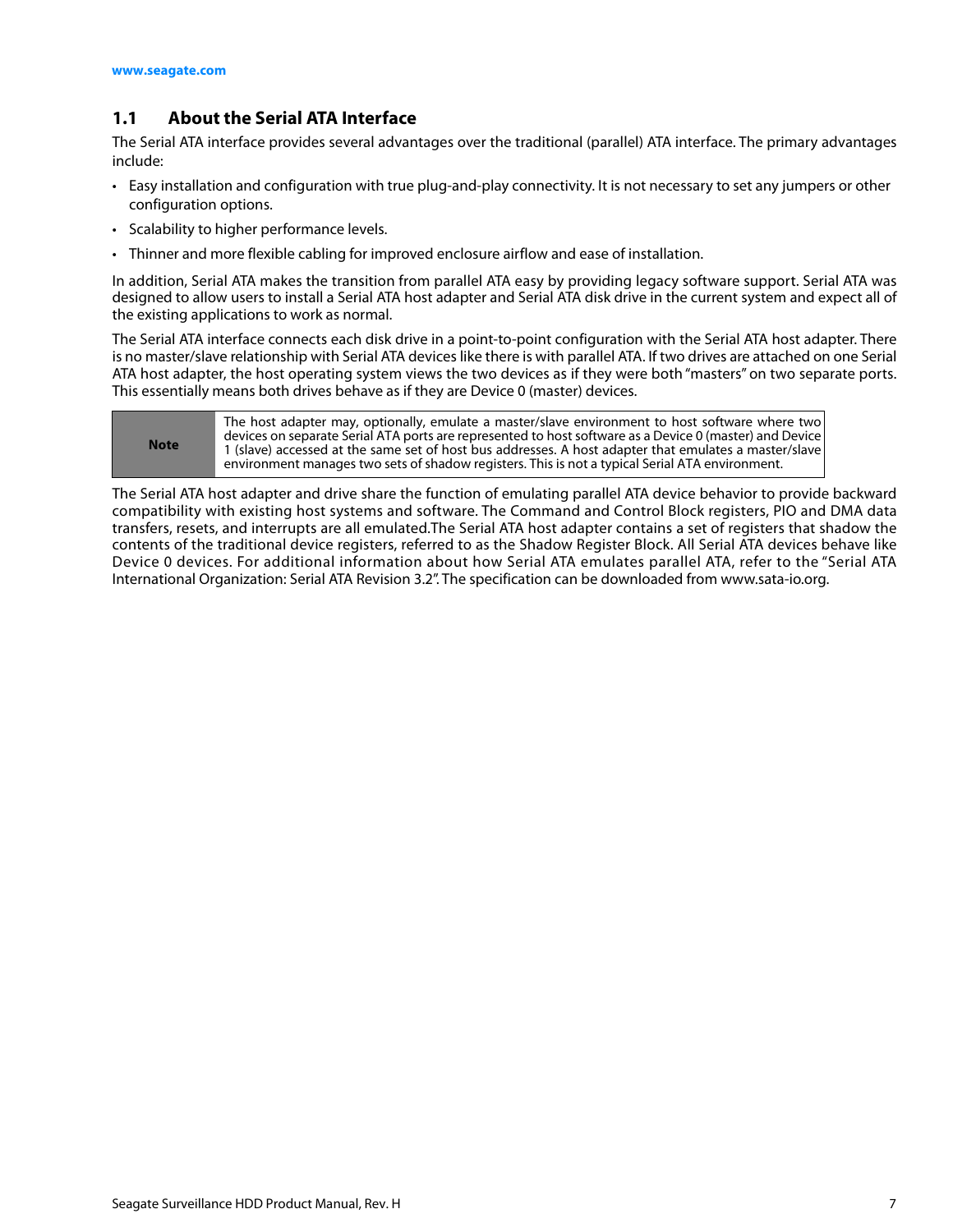# <span id="page-8-0"></span>**2.0 Drive Specifications**

Unless otherwise noted, all specifications are measured under ambient conditions, at 25°C, and nominal power. For convenience, the phrases the drive and this drive are used throughout this manual to indicate the following drive models: ST3000VX006 ST2000VX003 ST1000VX001

#### <span id="page-8-1"></span>**2.1 Specification summary tables**

The specifications listed in the following tables are for quick reference. For details on specification measurement or definition, see the appropriate section of this manual.

| <b>Drive Specification</b>                                     | ST3000VX006                                                                 | ST2000VX003    | ST1000VX001      |  |  |
|----------------------------------------------------------------|-----------------------------------------------------------------------------|----------------|------------------|--|--|
| Formatted capacity (4K/sector)*                                | 3000GB (3TB)                                                                | 2000GB (2TB)   | 1000GB (1TB)     |  |  |
| <b>Guaranteed sectors</b>                                      | 5,860,533,168                                                               | 3,907,029,168  | 1,953,525,168    |  |  |
| Heads                                                          | 6                                                                           | 4              | 2                |  |  |
| <b>Disks</b>                                                   | 3                                                                           | $\overline{2}$ | $\mathbf{1}$     |  |  |
| Bytes per sector<br>(4K physical emulated at 512-byte sectors) |                                                                             | 4096           |                  |  |  |
| Default sectors per track                                      |                                                                             | 63             |                  |  |  |
| Default read/write heads                                       |                                                                             | 16             |                  |  |  |
| Default cylinders                                              |                                                                             | 16,383         |                  |  |  |
| Recording density (max)                                        |                                                                             | 1807kFCI       |                  |  |  |
| Track density (avg)                                            |                                                                             | 352ktracks/in  |                  |  |  |
| Areal density (avg)                                            |                                                                             | 625Gfc/in $^2$ |                  |  |  |
| Spindle speed                                                  |                                                                             | 5900 RPM       |                  |  |  |
| Internal data transfer rate (max)                              | 2147Mb/s                                                                    |                |                  |  |  |
| Maximum sustained data transfer rate,<br>OD read               | 159MB/s                                                                     |                |                  |  |  |
| I/O data-transfer rate (max)                                   |                                                                             | 600MB/s        |                  |  |  |
| ATA data-transfer modes supported                              | PIO modes: 0 to 4<br>Multiword DMA modes: 0 to 2<br>Ultra DMA modes: 0 to 6 |                |                  |  |  |
| Cache buffer                                                   |                                                                             | 64MB           |                  |  |  |
| Height (max)                                                   | 26.1mm / 1.028 in                                                           |                | 20.20mm/0.795 in |  |  |
| Width (max)                                                    | 101.6mm / 4.0 in (± 0.010 in)                                               |                |                  |  |  |
| Length (max)                                                   | 147.00mm / 5.78 in                                                          |                |                  |  |  |
| Weight (typical)                                               | 626g / 1.38 lb                                                              | 535g / 1.18 lb | 415g/ 0.915 lb   |  |  |
| Average latency                                                | 5.1ms                                                                       |                |                  |  |  |
| Power-on to ready (max)                                        | <17s                                                                        |                | <6s              |  |  |
| Standby to ready (max)                                         | <17s                                                                        |                | $<$ 6s           |  |  |
| Track-to-track seek time (typical)                             | <1.0ms read;<br><1.2ms write                                                |                |                  |  |  |
| Average seek, read (typical)<br>Average seek, write (typical)  | <8.5ms read;<br><9ms write                                                  |                |                  |  |  |
| Startup current (typical) 12V (peak)                           | 1.8A                                                                        |                |                  |  |  |

*Table 1 Drive specifications summary for 3TB, 2TB and 1TB models*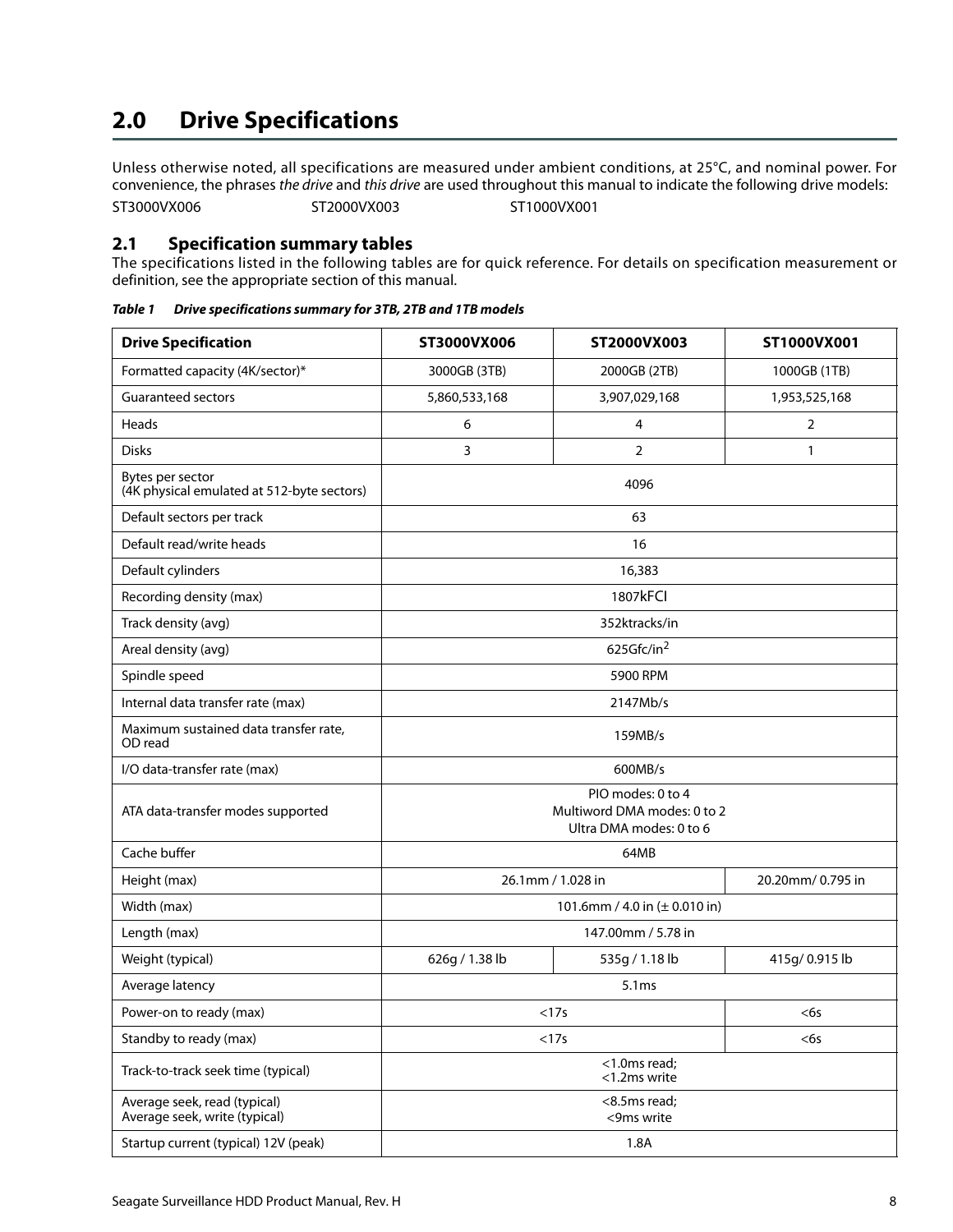#### *Table 1 Drive specifications summary for 3TB, 2TB and 1TB models*

| <b>Drive Specification</b>                                                  | ST3000VX006                                                                                                                                                                                                                                                                                                                                                                                                                         | ST2000VX003                                                  | ST1000VX001                          |  |
|-----------------------------------------------------------------------------|-------------------------------------------------------------------------------------------------------------------------------------------------------------------------------------------------------------------------------------------------------------------------------------------------------------------------------------------------------------------------------------------------------------------------------------|--------------------------------------------------------------|--------------------------------------|--|
| Voltage tolerance (including noise)                                         | $5V: \pm 5%$<br>12V: ±10%                                                                                                                                                                                                                                                                                                                                                                                                           |                                                              |                                      |  |
| Non-operating temperature (Ambient °C)                                      |                                                                                                                                                                                                                                                                                                                                                                                                                                     | $-40^\circ$ to 70 $^\circ$                                   |                                      |  |
| Operating ambient temperature (min °C)                                      |                                                                                                                                                                                                                                                                                                                                                                                                                                     | $0^{\circ}$                                                  |                                      |  |
| Operating temperature (Drive case max °C)                                   |                                                                                                                                                                                                                                                                                                                                                                                                                                     | $70^\circ$ <sup>+</sup>                                      |                                      |  |
| Temperature gradient (max)                                                  | 20°C per hour (operating)<br>30°C per hour (non-operating)                                                                                                                                                                                                                                                                                                                                                                          |                                                              |                                      |  |
| Relative humidity                                                           | 5% to 95% (operating)<br>5% to 95% (non-operating)                                                                                                                                                                                                                                                                                                                                                                                  |                                                              |                                      |  |
| Relative humidity gradient (max)                                            | 30% per hour                                                                                                                                                                                                                                                                                                                                                                                                                        |                                                              |                                      |  |
| Wet bulb temperature (max)                                                  |                                                                                                                                                                                                                                                                                                                                                                                                                                     | 26°C (operating)<br>29°C (non-operating)                     |                                      |  |
| Altitude, operating                                                         |                                                                                                                                                                                                                                                                                                                                                                                                                                     | -60.96m to 3048m<br>$(-200 \text{ to } 10,000 + \text{ft.})$ |                                      |  |
| Altitude, non-operating<br>(below mean sea level, max)                      |                                                                                                                                                                                                                                                                                                                                                                                                                                     | –60.96m to 12,192m<br>$(-200$ ft. to $40,000+$ ft.)          |                                      |  |
| Operational Shock (max)                                                     |                                                                                                                                                                                                                                                                                                                                                                                                                                     | 80 Gs at 2ms                                                 |                                      |  |
| Non-operational Shock (max)                                                 |                                                                                                                                                                                                                                                                                                                                                                                                                                     | 300 Gs at 2ms                                                | 350 Gs at 2ms                        |  |
| Vibration, operating                                                        | 2Hz-22Hz: 0.25 Gs, Limited displacement<br>22Hz-350Hz: 0.50 Gs<br>350Hz-500Hz: 0.25 Gs                                                                                                                                                                                                                                                                                                                                              |                                                              |                                      |  |
| Vibration, nonoperating                                                     | 5Hz-22Hz: 3.0 Gs<br>22Hz-350Hz: 3.0 Gs<br>350Hz-500Hz: 3.0 Gs                                                                                                                                                                                                                                                                                                                                                                       |                                                              |                                      |  |
| Drive acoustics, sound power                                                |                                                                                                                                                                                                                                                                                                                                                                                                                                     |                                                              |                                      |  |
| Idle**                                                                      | 2.1 bels (typical)<br>2.3 bels (max)                                                                                                                                                                                                                                                                                                                                                                                                |                                                              | 1.9 bels (typical)<br>2.1 bels (max) |  |
| Seek                                                                        | 2.3 bels (typical)<br>$2.4$ bels (max)                                                                                                                                                                                                                                                                                                                                                                                              |                                                              | 2.2 bels (typical)<br>2.3 bels (max) |  |
| Non-recoverable read errors                                                 | 1 per $10^{14}$ bits read                                                                                                                                                                                                                                                                                                                                                                                                           |                                                              |                                      |  |
| Mean Time Between Failure (MTBF)                                            | 1,000,000 hrs                                                                                                                                                                                                                                                                                                                                                                                                                       |                                                              |                                      |  |
| <b>Rated Workload</b>                                                       | Average annualized workload rating: <180 TB/year.<br>The AFR specification for the product assumes the I/O workload does not exceed the<br>average annualized workload rate limit of 180 TB/year. Workloads exceeding the<br>annualized rate may degrade the product AFR and impact reliability as experienced<br>by the particular application. The average annualized workload rate limit is in units of<br>TB per calendar year. |                                                              |                                      |  |
| Warranty                                                                    | To determine the warranty for a specific drive, use a web browser to access the<br>following web page: http://www.seagate.com/support/warranty-and-replacements/<br>From this page, click on "Is my Drive under Warranty". Users will be asked to provide<br>the drive serial number, model number (or part number) and country of purchase.<br>The system will display the warranty information for the drive.                     |                                                              |                                      |  |
| Load/Unload cycles                                                          | 300K at 25°C, 50% rel. humidity                                                                                                                                                                                                                                                                                                                                                                                                     |                                                              |                                      |  |
| Supports Hotplug operation per the<br>Serial ATA Revision 3.2 specification | Yes                                                                                                                                                                                                                                                                                                                                                                                                                                 |                                                              |                                      |  |

\* One GB equals one billion bytes and 1TB equals one trillion bytes when referring to hard drive capacity. Accessible capacity may vary depending on operating environment and formatting.

\*\* During periods of drive idle, some offline activity may occur according to the S.M.A.R.T. specification, which may increase acoustic and power to operational levels

† Seagate does not recommend operating at sustained case temperatures above 60C. Operating at higher temperatures will reduce useful life of the product.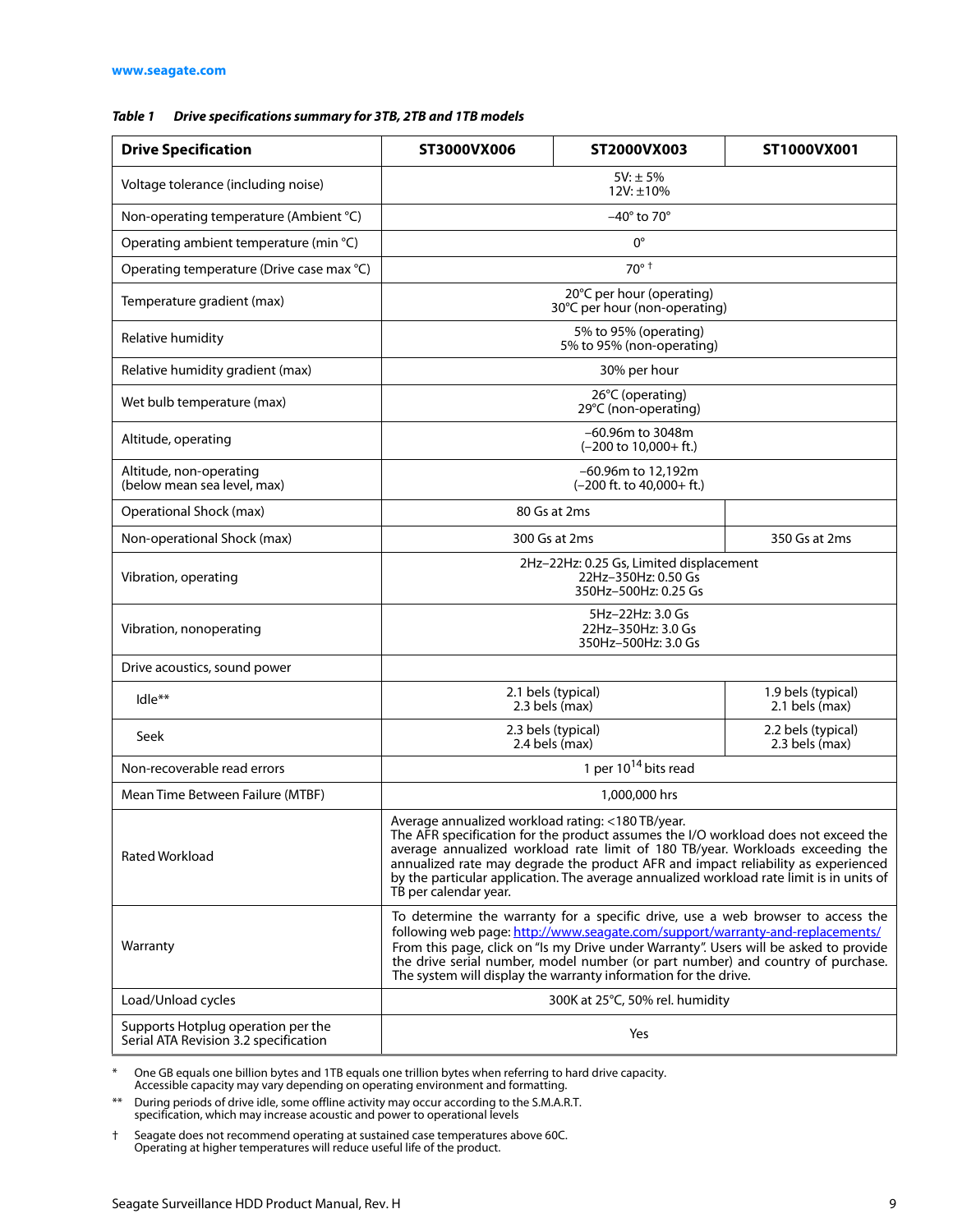#### <span id="page-10-0"></span>**2.2Formatted capacity**

| Model       | <b>Formatted</b><br>capacity* | Guaranteed<br>sectors | Bytes per sector               |  |
|-------------|-------------------------------|-----------------------|--------------------------------|--|
| ST3000VX006 | 3TB                           | 5,860,533,168         | 4096                           |  |
| ST2000VX003 | 2TB                           | 3,907,029,168         | (512 bytes per sector emulated |  |
| ST1000VX001 | 1TB                           | 1,953,525,168         | at the interface)              |  |

\* One GB equals one billion bytes and 1TB equals one trillion bytes when referring to hard drive capacity. Accessible capacity may vary depending on operating environment and formatting.

#### <span id="page-10-1"></span>**2.2.1 LBA mode**

When addressing these drives in LBA mode, all blocks (sectors) are consecutively numbered from 0 to  $n-1$ , where n is the number of guaranteed sectors as defined above.

See [Section 4.3.1, "Identify Device command"](#page-29-0) (words 60-61 and 100-103) for additional information about 48-bit addressing support of drives with capacities over 137GBs.

#### <span id="page-10-2"></span>**2.3 Default logical geometry**

| <b>Cylinders</b> | <b>Read/write heads</b> | <b>Sectors per track</b> |
|------------------|-------------------------|--------------------------|
| 16,383           | 16                      | 63                       |

#### **LBA mode**

When addressing these drives in LBA mode, all blocks (sectors) are consecutively numbered from 0 to  $n-1$ , where n is the number of guaranteed sectors as defined above.

#### <span id="page-10-3"></span>**2.4 Recording and interface technology**

| Interface                          | <b>SATA</b>      |
|------------------------------------|------------------|
| Recording method                   | Perpendicular    |
| Recording density (max)            | 1807kFCI         |
| Track density (avg)                | 352ktracks/in    |
| Areal density (avg)                | 625Gfc/in $2$    |
| Spindle speed (RPM)                | $5900 \pm 0.2\%$ |
| Internal data transfer rate (max)  | 2147Mb/s         |
| Sustained data transfer rate (max) | 159MB/s          |
| I/O data-transfer rate (max)       | 600MB/s          |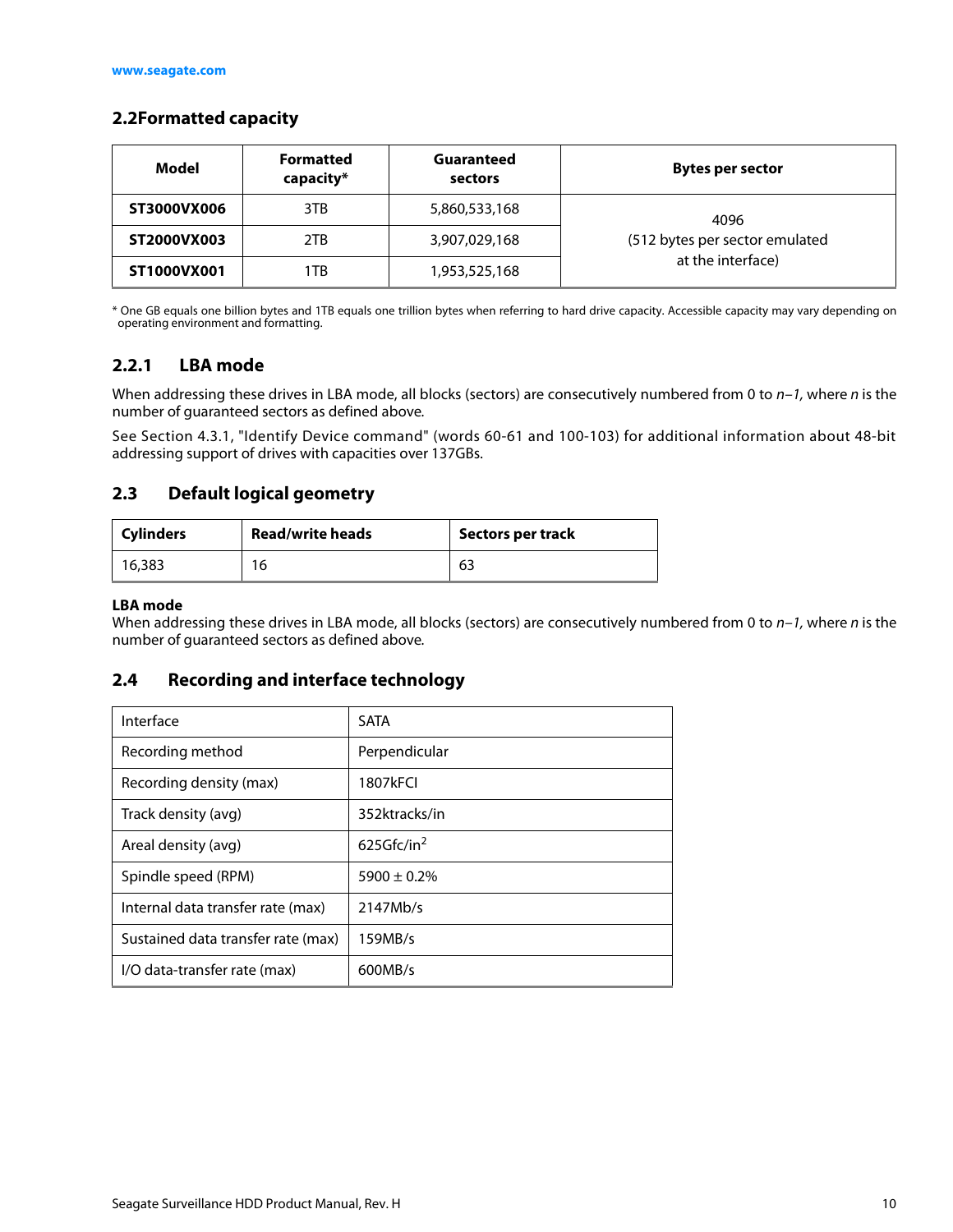#### <span id="page-11-0"></span>**2.5 Physical characteristics**

| Maximum height |                                           |  |
|----------------|-------------------------------------------|--|
| 3TB model      | 26.1mm / 1.028 in                         |  |
| 2TB model      |                                           |  |
| 1TB model      | 20.20mm / 0.795 in                        |  |
| Maximum width  | 101.6mm / 4.0 in $(\pm 0.010 \text{ in})$ |  |
| Maximum length | 147.00mm / 5.78 in                        |  |
| Typical weight |                                           |  |
| 3TB model      | 626g/1.38lb                               |  |
| 2TB model      | 535g / 1.18 lb                            |  |
| 1TB model      | 415g / 0.915 lb                           |  |
| Cache buffer   | 64MB (65,536kb)                           |  |

#### <span id="page-11-1"></span>**2.6 Seek time**

Seek measurements are taken with nominal power at 25°C ambient temperature. All times are measured using drive diagnostics. The specifications in the table below are defined as follows:

- Track-to-track seek time is an average of all possible single-track seeks in both directions.
- Average seek time is a true statistical random average of at least 5000 measurements of seeks between random tracks, less overhead.

| Typical seek times (ms) | Read  | Write |
|-------------------------|-------|-------|
| Track-to-track          | <1.0  | <1.2  |
| Average                 | < 8.5 | <9.0  |
| Average latency         | 5.1   |       |

**Note**

These drives are designed to consistently meet the seek times represented in this manual. Physical seeks, regardless of mode (such as track-to-track and average), are expected to meet the noted values. However, due to the manner in which these drives are formatted, benchmark tests that include command overhead or measure logical seeks may produce results that vary from these specifications.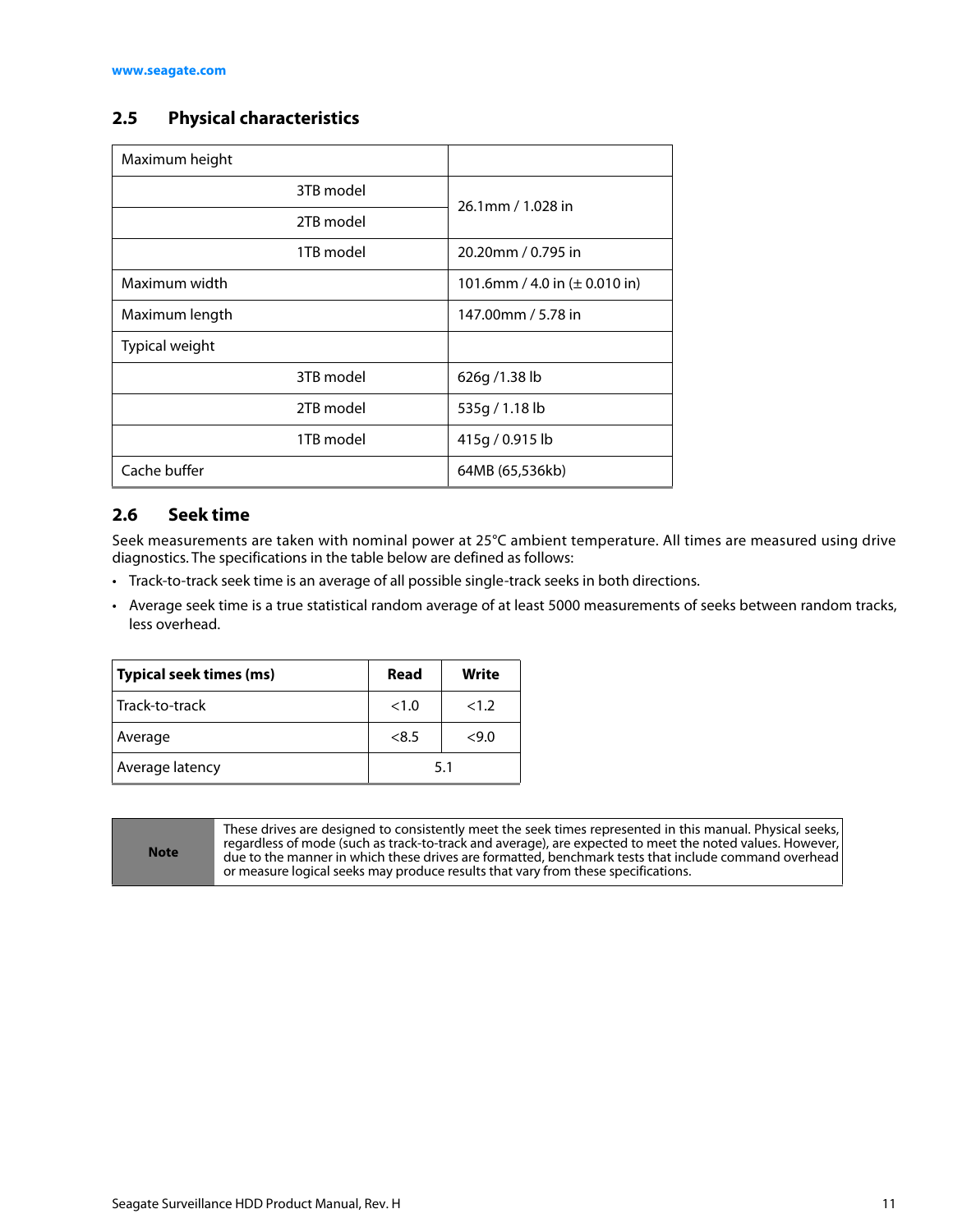#### <span id="page-12-0"></span>**2.7 Start/stop times**

| Start/stop times @ 25 $\degree$ C | 3TB & 2TB model | 1TB model |
|-----------------------------------|-----------------|-----------|
| Power-on to ready (max)           | < 17.0s         | < 6.0s    |
| Standby to ready (max)            | < 17.0s         | < 6.0s    |
| Ready to spindle stop (max)       | 10.0s           | 10.0s     |

#### <span id="page-12-1"></span>**2.8 Power specifications**

The drive receives DC power (+5V or +12V) through a native SATA power connector. (Refer to **[Figure 3](#page-22-4)**).

#### <span id="page-12-2"></span>**2.8.1 Power consumption**

Power requirements for the drives are listed in **[Table 3 on page 13](#page-13-0)**. Typical power measurements are based on an average of drives tested, under nominal conditions, using 5.0V and 12.0V input voltage at 25°C ambient temperature.

• Spinup power

Spinup power is measured from the time of power-on to the time that the drive spindle reaches operating speed.

• Read/write power and current

Read/write power is measured with the heads on track, based on a 16-sector write followed by a 32-ms delay, then a 16-sector read followed by a 32-ms delay.

• Operating power and current (CE profile)

Operating power is measured by simulating a typical PVR operating environment, using a 50% write, 50% read algorithm.

• Idle mode power

Idle mode power is measured with the drive up to speed, with servo electronics active and with the heads in a random track location.

• Standby mode

During Standby mode, the drive accepts commands, but the drive is not spinning, and the servo and read/write electronics are in power-down mode.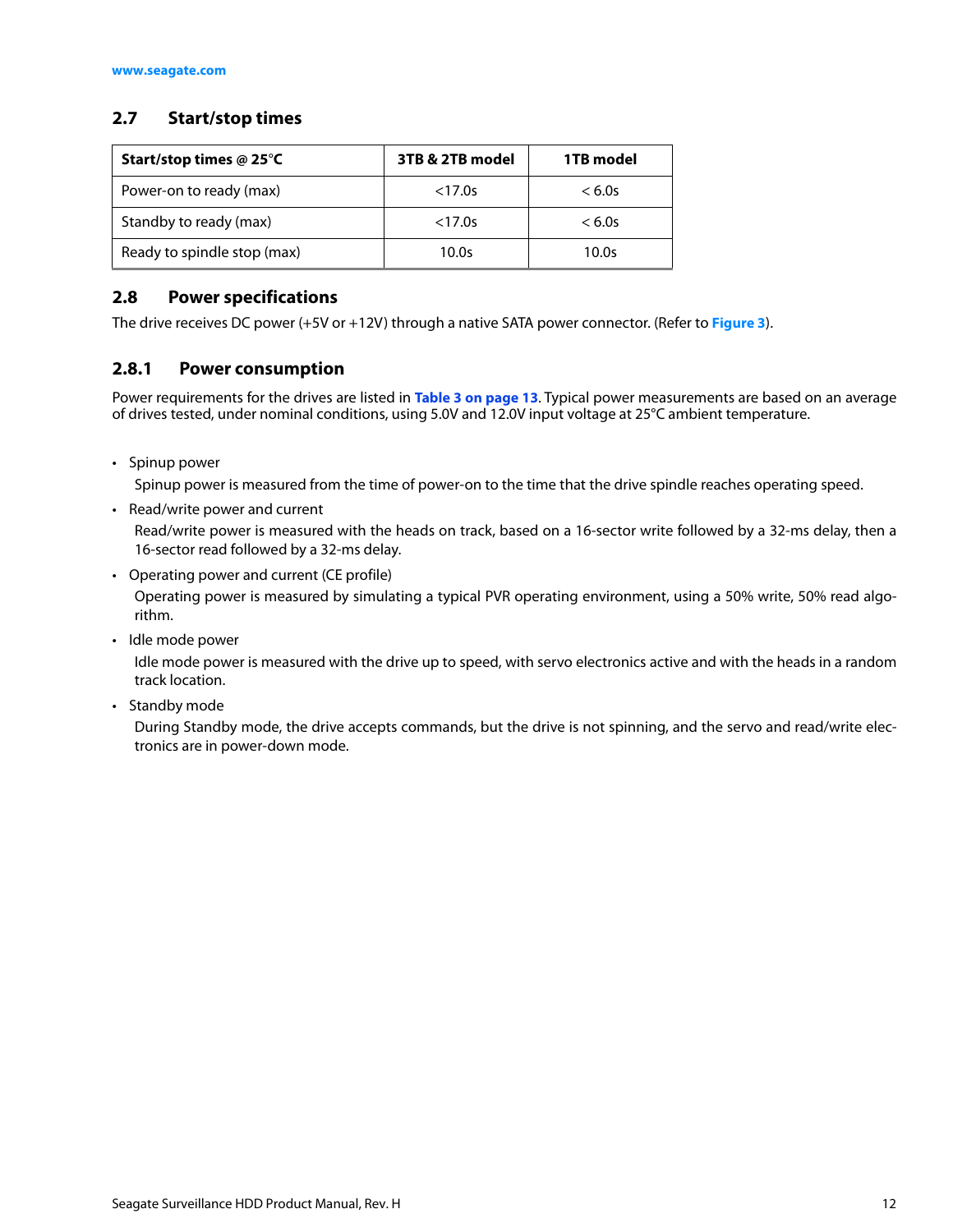#### *Table 2 DC power requirements for 3TB models*

| Power dissipation (3-disk values shown) | Avg (watts 25°C) | Avg 5V typ amps | Avg 12V typ amps |
|-----------------------------------------|------------------|-----------------|------------------|
| Spinup                                  |                  |                 | 1.8              |
| Idle* +                                 | 4.923            | 0.291           | 0.289            |
| Operating                               | 5.65             | 0.302           | 0.345            |
| Standby                                 | 0.819            | 0.15            | 0.005            |
| Sleep                                   | 0.819            | 0.15            | 0.005            |

<span id="page-13-0"></span>*Table 3 DC power requirements for 2TB models*

| Power dissipation (2-disk values shown) | Avg (watts 25°C) | Avg 5V typ amps | Avg 12V typ amps |
|-----------------------------------------|------------------|-----------------|------------------|
| Spinup                                  |                  |                 | 1.8              |
| $Idle* +$                               | 3.7418           | 0.221           | 0.219            |
| Operating                               | 5.05             | 0.302           | 0.295            |
| Standby                                 | 0.819            | 0.15            | 0.005            |
| Sleep                                   | 0.819            | 0.15            | 0.005            |

#### *Table 4 DC power requirements for 1TB models*

| Power dissipation (1-disk values shown) | Avg (watts 25°C) | Avg 5V typ amps | Avg 12V typ amps |
|-----------------------------------------|------------------|-----------------|------------------|
| Spinup                                  |                  |                 | 1.8              |
| $Idle* +$                               | 2.502            | 0.152           | 0.145            |
| Operating                               | 3.676            | 0.385           | 0.145            |
| Standby                                 | 0.819            | 0.15            | 0.005            |
| Sleep                                   | 0.819            | 0.15            | 0.005            |

\*During periods of drive idle, some offline activity may occur according to the S.M.A.R.T. specification, which may increase acoustic and power to operational levels. Measurement was taken in Idle 1 mode.

†5W IDLE, Standby and Sleep, with DIPLM enabled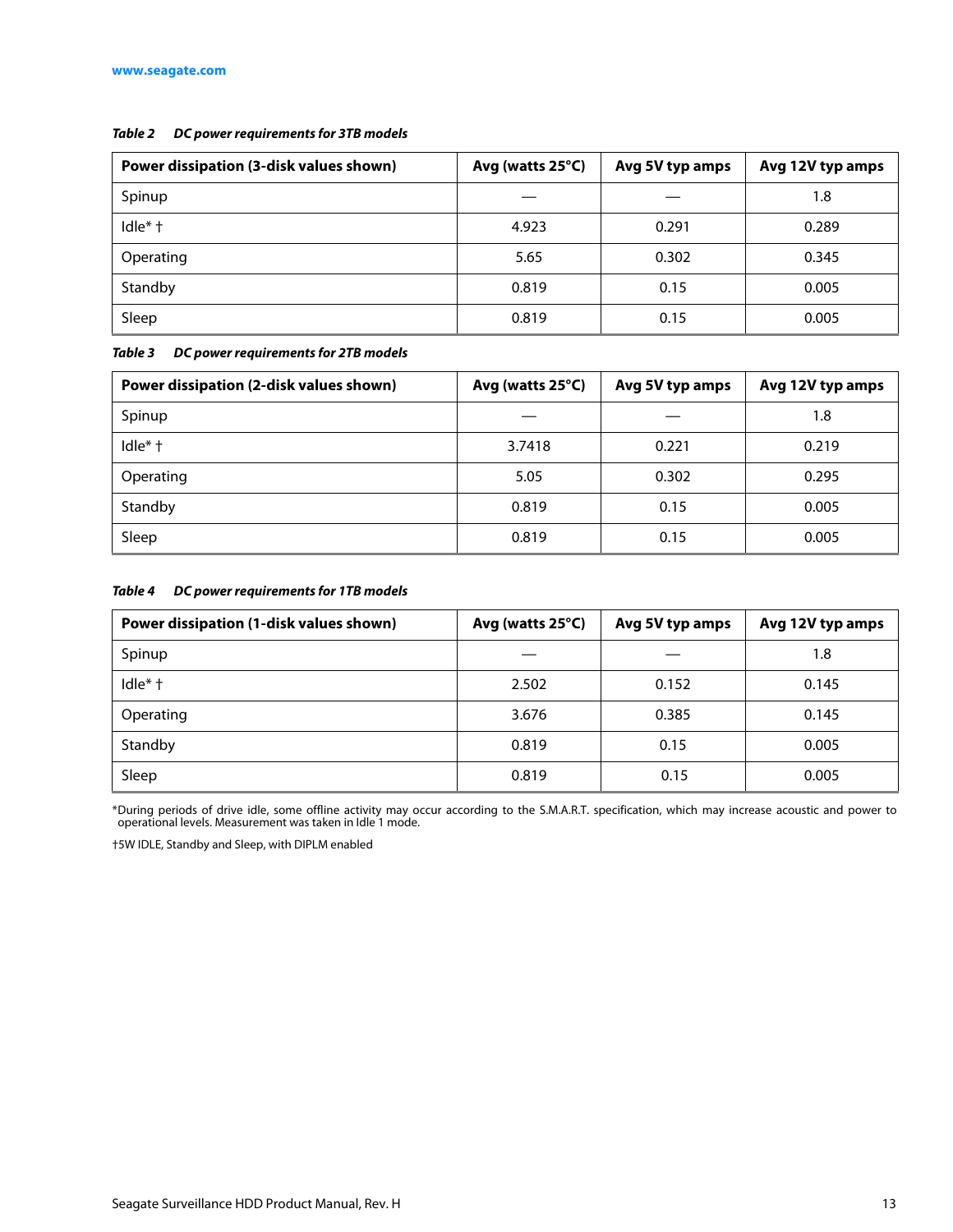<span id="page-14-0"></span>*Figure 1 Typical Current Profiles (5V)*



<span id="page-14-1"></span>*Figure 2 Typical Current Profiles (12V)*

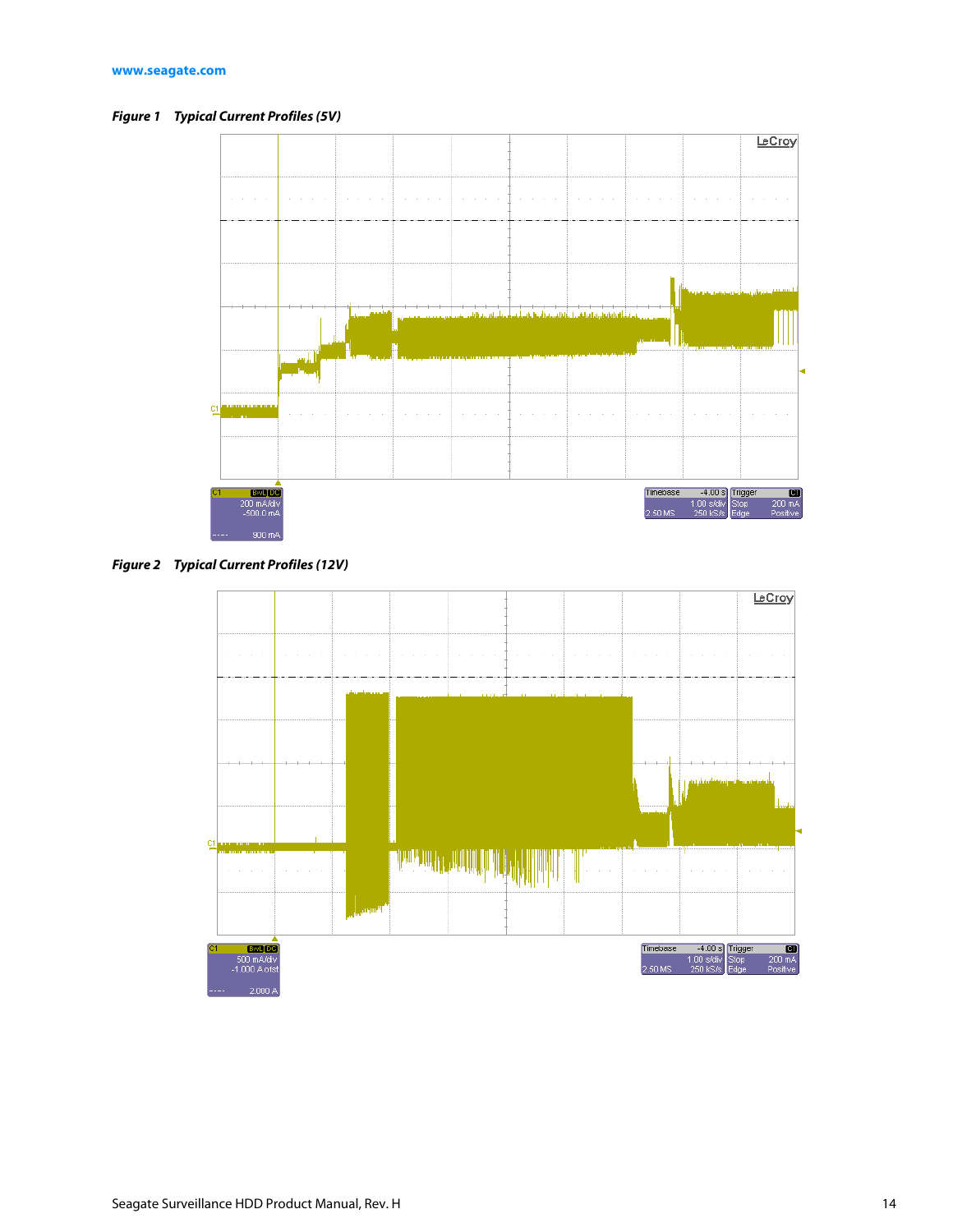#### <span id="page-15-0"></span>**2.8.2 Conducted noise**

Input noise ripple is measured at the host system power supply across an equivalent 80-ohm resistive load on the +12V line or an equivalent 15-ohm resistive load on the +5V line.

- Using 12V power, the drive is expected to operate with a maximum of 120 mV peak-to-peak square-wave injected noise at up to 10MHz.
- Using 5V power, the drive is expected to operate with a maximum of 100 mV peak-to-peak square-wave injected noise at up to 10MHz.

**Note.** Equivalent resistance is calculated by dividing the nominal voltage by the typical RMS read/write current.

#### <span id="page-15-1"></span>**2.8.3 Voltage tolerance**

Voltage tolerance (including noise):

 $5V: \pm 5\%$  $12V: \pm 10\%$ 

#### <span id="page-15-2"></span>**2.8.4 Power-management modes**

The drive provides programmable power management to provide greater energy efficiency. In most systems, users can control power management through the system setup program. The drive features the following power-management modes:

| <b>Power modes</b> | <b>Heads</b>    | <b>Spindle</b> | <b>Buffer</b>   |
|--------------------|-----------------|----------------|-----------------|
| Active             | <b>Tracking</b> | Rotating       | Enabled         |
| Idle               | Tracking        | Rotating       | Enabled         |
| Standby            | Parked          | Stopped        | Enabled         |
| Sleep              | Parked          | Stopped        | <b>Disabled</b> |

• Active mode

The drive is in Active mode during the read/write and seek operations.

• Idle mode

The buffer remains enabled, and the drive accepts all commands and returns to Active mode any time disk access is necessary.

• Standby mode

The drive enters Standby mode when the host sends a Standby Immediate command. If the host has set the standby timer, the drive can also enter Standby mode automatically after the drive has been inactive for a specifiable length of time. The standby timer delay is established using a Standby or Idle command. In Standby mode, the drive buffer is enabled, the heads are parked and the spindle is at rest. The drive accepts all commands and returns to Active mode any time disk access is necessary.

• Sleep mode

The drive enters Sleep mode after receiving a Sleep command from the host. In Sleep mode, the drive buffer is disabled, the heads are parked and the spindle is at rest. The drive leaves Sleep mode after it receives a Hard Reset or Soft Reset from the host. After receiving a reset, the drive exits Sleep mode and enters Standby mode with all current translation parameters intact.

• Idle and Standby timers

Each time the drive performs an Active function (read, write or seek), the standby timer is reinitialized and begins counting down from its specified delay times to zero. If the standby timer reaches zero before any drive activity is required, the drive makes a transition to Standby mode. In both Idle and Standby mode, the drive accepts all commands and returns to Active mode when disk access is necessary.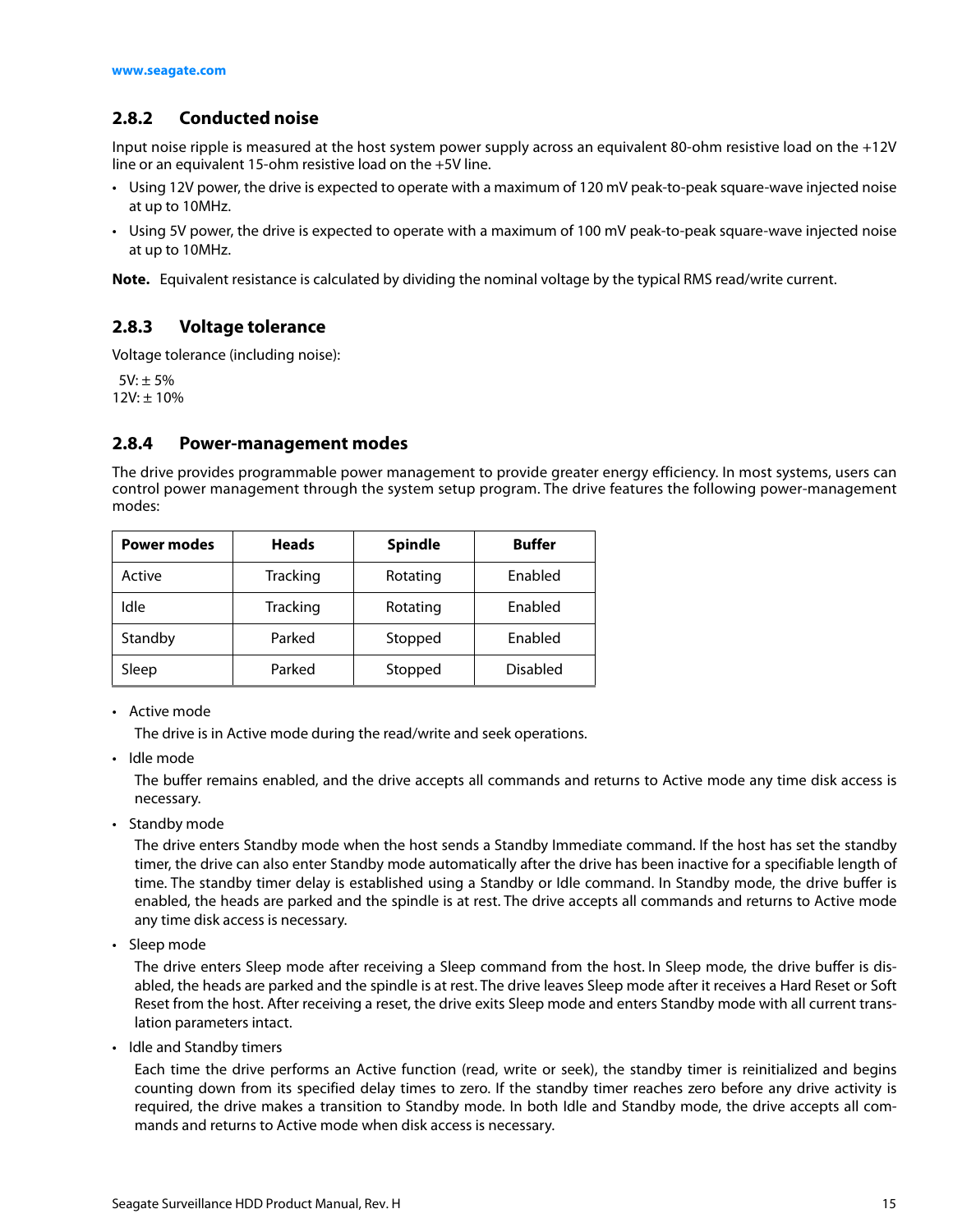#### <span id="page-16-0"></span>**2.9 Environmental specifications**

#### <span id="page-16-1"></span>**2.9.1 Drive case temperature**

This section provides the temperature, humidity, shock, and vibration specifications. Ambient temperature is defined as the temperature of the environment immediately surrounding the drive. Above 1000ft. (305 meters), the maximum temperature is derated linearly by 1°C every 1000 ft. Drive case temperature should be measured at the location indicated in **[Figure 4](#page-23-1)**.

| Non-Operating temperature (Ambient °C)    | $-40^{\circ}$ to 70°C ( $-40^{\circ}$ to 158°F) |
|-------------------------------------------|-------------------------------------------------|
| Operating ambient temperature (min °C)    | $0^{\circ}$ (32°F)                              |
| Operating temperature (Drive case max °C) | 70° (158°F) <sup>†</sup>                        |

 $\dagger$  Seagate does not recommend operating at sustained case temperatures above 60C. Operating at higher temperatures will reduce useful life of the product.

#### <span id="page-16-2"></span>**2.9.2 Temperature gradient**

| Operating | 20°C per hour (68°F per hour max), without condensation     |
|-----------|-------------------------------------------------------------|
|           | Non-operating   $30^{\circ}$ C per hour (86°F per hour max) |

#### <span id="page-16-3"></span>**2.9.3 Humidity**

#### **2.9.3.1 Relative humidity**

| Operating     | 5% to 95% noncondensing (30% per hour max) |
|---------------|--------------------------------------------|
| Non-operating | 5% to 95% noncondensing (30% per hour max) |

#### **2.9.3.2 Wet bulb temperature**

| <b>Operating</b> | 26°C / 78.8°F (rated) |
|------------------|-----------------------|
| Non-operating    | 29°C / 84.2°F (rated) |

#### **Altitude**

| Operating     | $-60.96$ m to 3048m (-200 ft. to 10,000+ ft.)   |
|---------------|-------------------------------------------------|
| Non-operating | $-60.96$ m to 12,192m (-200 ft. to 40,000+ ft.) |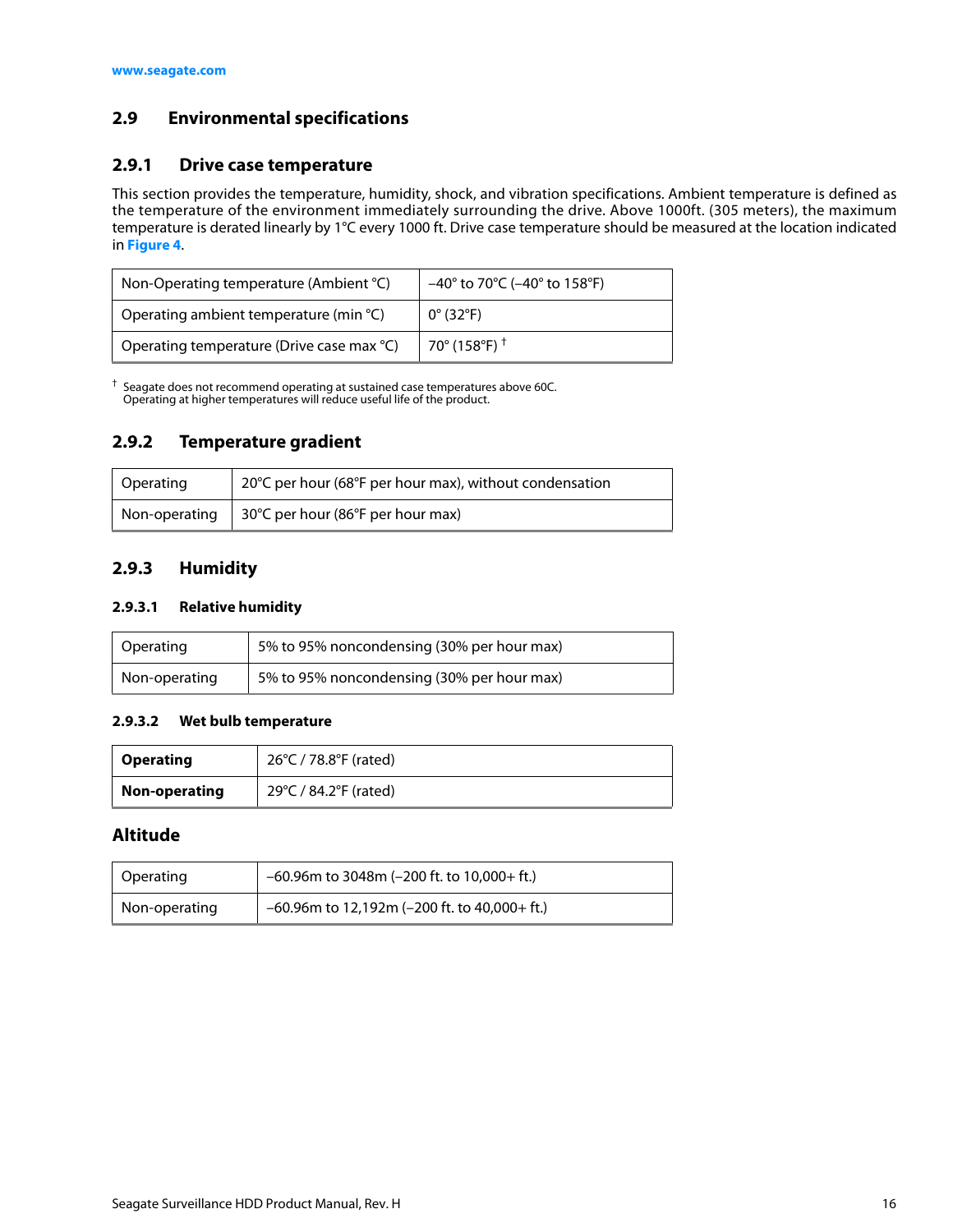#### <span id="page-17-0"></span>**2.9.4 Shock**

All shock specifications assume that the drive is mounted securely with the input shock applied at the drive mounting screws. Shock may be applied in the X, Y or Z axis.

#### **2.9.4.1 Operating shock**

These drives comply with the performance levels specified in this document when subjected to a maximum operating shock of 80 Gs based on half-sine shock pulses of 2ms during read operations. Shocks should not be repeated more than two times per second.

#### **2.9.4.2 Non-operating shock**

The non-operating shock level that the drive can experience without incurring physical damage or degradation in performance when subsequently put into operation is 300 Gs (for 3TB and 2TB model) and 350 Gs (for 1TB) based on a nonrepetitive half-sine shock pulse of 2ms duration.

#### <span id="page-17-1"></span>**2.9.5 Vibration**

All vibration specifications assume that the drive is mounted securely with the input vibration applied at the drive mounting screws. Vibration may be applied in the X, Y or Z axis, with linear swept sine inputs.

#### **2.9.5.1 Operating vibration**

The maximum vibration levels that the drive may experience while meeting the performance standards specified in this document are specified below.

| 2Hz to 22Hz      | 0.25 Gs (Limited displacement) |
|------------------|--------------------------------|
| $22$ Hz to 350Hz | 0.50 Gs                        |
| 350Hz to 500Hz   | 0.25 Gs                        |

#### **2.9.5.2 Non-operating vibration**

The maximum non-operating vibration levels that the drive may experience without incurring physical damage or degradation in performance when subsequently put into operation are specified below.

| 5Hz to 22Hz   | 3.0 Gs (limited displacement) |
|---------------|-------------------------------|
| 22Hz to 350Hz | 3.0 Gs                        |
| 35Hz to 500Hz | 3.0 Gs                        |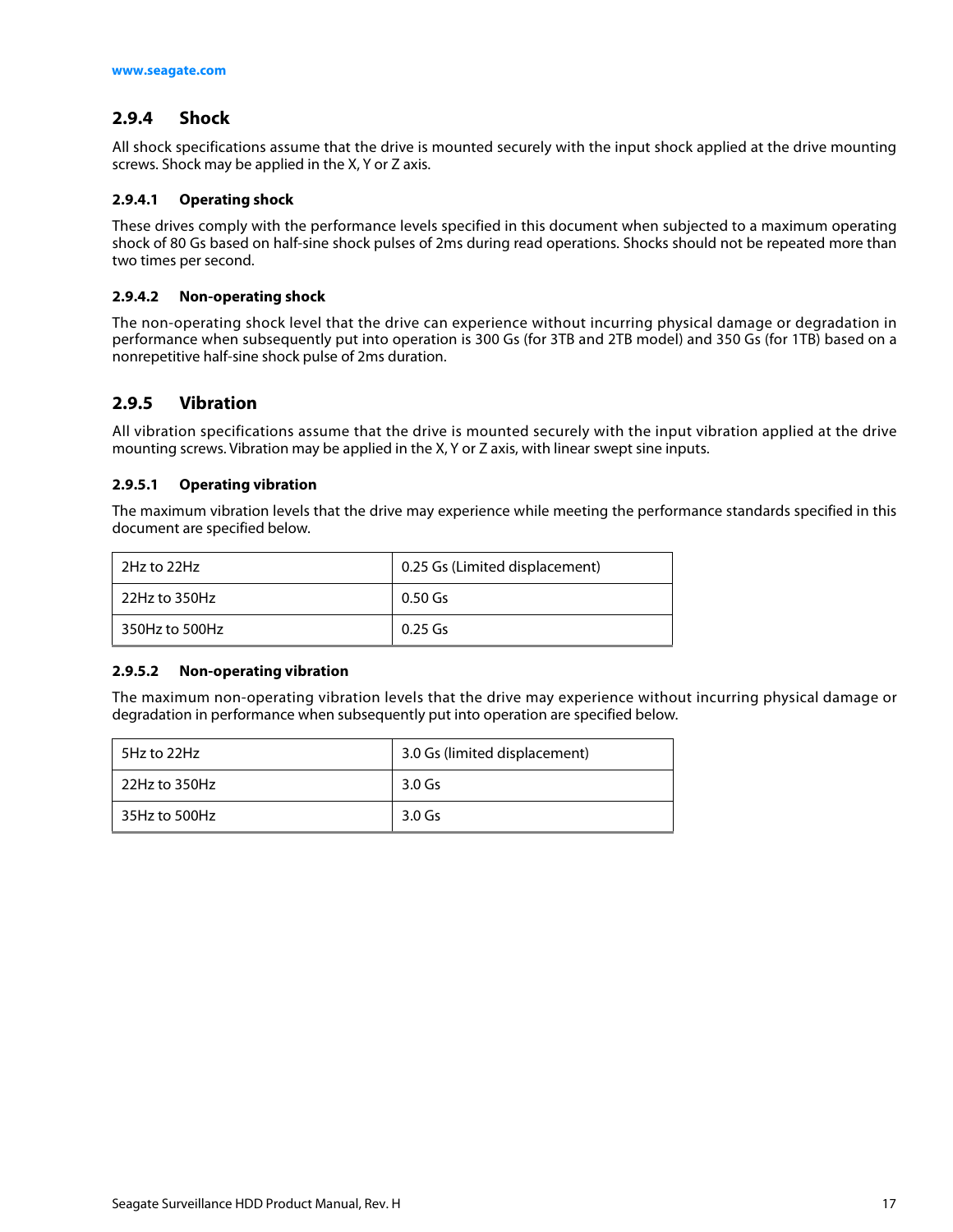#### <span id="page-18-0"></span>**2.10 Acoustics**

Drive acoustics are measured as overall A-weighted acoustic sound power levels (no pure tones). All measurements are consistent with ISO document 7779. Sound power measurements are taken under essentially free-field conditions over a reflecting plane. For all tests, the drive is oriented with the cover facing upward.

| <b>Note</b> | For seek mode tests, the drive is placed in seek mode only.<br>The number of seeks per second is defined by the following equation:<br>(Number of seeks per second = $0.4$ / (average latency + average access time) |
|-------------|----------------------------------------------------------------------------------------------------------------------------------------------------------------------------------------------------------------------|
|-------------|----------------------------------------------------------------------------------------------------------------------------------------------------------------------------------------------------------------------|

*Table 5 Fluid Dynamic Bearing (FDB) motor acoustics*

| Model                      | Idle <sup>*</sup>                  | Seek                               |
|----------------------------|------------------------------------|------------------------------------|
| ST3000VX006<br>ST2000VX003 | $2.1$ bels (typ)<br>2.3 bels (max) | 2.3 bels (typ)<br>2.4 bels (max)   |
| ST1000VX001                | 1.9 bels (typ)<br>$2.1$ bels (max) | 2.2 bels (typ)<br>$2.3$ bels (max) |

\*During periods of drive idle, some offline activity may occur according to the S.M.A.R.T. specification, which may increase acoustic and power to operational levels.

#### <span id="page-18-1"></span>**2.10.1 Test for Prominent Discrete Tones (PDTs)**

Seagate follows the ECMA-74 standards for measurement and identification of PDTs. An exception to this process is the use of the absolute threshold of hearing. Seagate uses this threshold curve (originated in ISO 389-7) to discern tone audibility and to compensate for the inaudible components of sound prior to computation of tone ratios according to Annex D of the ECMA-74 standards.

#### <span id="page-18-2"></span>**2.11 Electromagnetic immunity**

When properly installed in a representative host system, the drive operates without errors or degradation in performance when subjected to the radio frequency (RF) environments defined in the following table:

| <b>Test</b>                     | <b>Description</b>                                                                                | <b>Performance Level</b> | Reference standard              |
|---------------------------------|---------------------------------------------------------------------------------------------------|--------------------------|---------------------------------|
| Electrostatic<br>discharge      | Contact, HCP, VCP: $\pm$ 4 kV; Air: $\pm$ 8 kV                                                    | B                        | EN61000-4-2:95                  |
| <b>Radiated RF</b><br>immunity  | 80MHz to 1,000MHz, 3 V/m,<br>80% AM with 1kHz sine<br>900MHz, 3 V/m, 50% pulse modulation @ 200Hz | A                        | EN61000-4-3:96<br>ENV 50204: 95 |
| Electrical fast<br>transient    | $\pm$ 1 kV on AC mains, $\pm$ 0.5 kV on external I/O                                              | B                        | EN61000-4-4:95                  |
| Surge immunity                  | $\pm$ 1 kV differential, $\pm$ 2 kV common, AC mains                                              | B                        | EN61000-4-5:95                  |
| <b>Conducted RF</b><br>immunity | 150kHz to 80MHz, 3 Vrms, 80% AM with 1kHz sine                                                    | A                        | EN61000-4-6: 97                 |
| Voltage dips,<br>interrupts     | 0% open, 5 seconds<br>0% short, 5 seconds<br>40%, 0.10 seconds<br>70%, 0.01 seconds               | B                        | EN61000-4-11:94                 |

*Table 6 Radio frequency environments*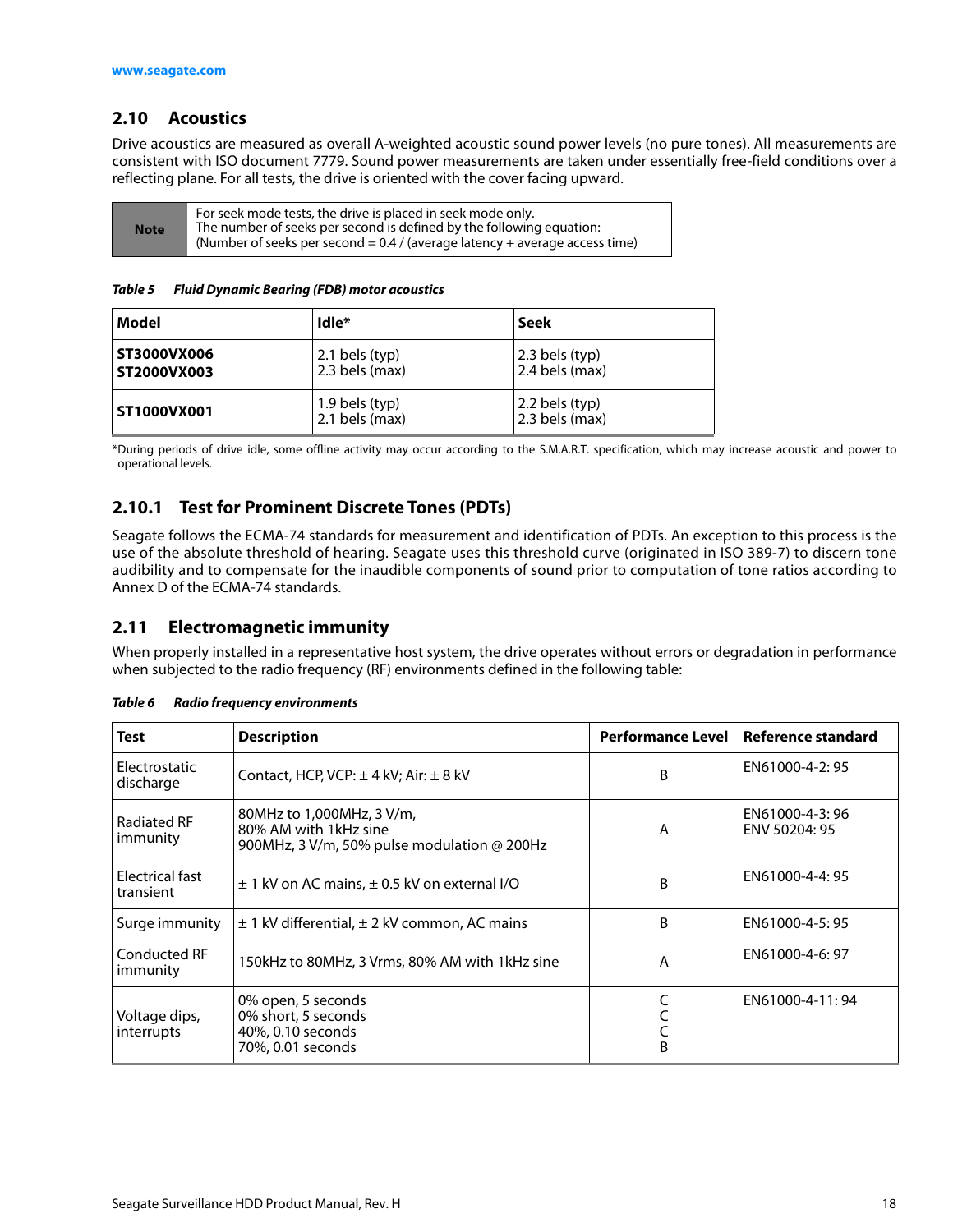#### <span id="page-19-0"></span>**2.12 Reliability - Mean Time Between Failure**

The product will achieve a Mean Time Between Failure (MTBF) of 1,000,000 hours when operated in an environment of ambient air temperatures of 25°C. Operation at temperatures outside the specifications shown in **[Section 2.9](#page-16-0)** may decrease the product MTBF. MTBF is a population statistics that is not relevant to individual units.

MTBF specifications are based on the following assumptions for consumer electronics environments:

- 8760 power-on-hours per year
- 10,000 average motor start/stop cycles per year
- Operations at nominal voltages
- Temperatures outside the specifications in **[Section 2.9](#page-16-0)** may reduce the product reliability.
- Normal I/O duty cycle for consumer electronics environments. Operation at excessive I/O duty cycle may degrade product reliability.

The consumer electronics environment of power-on-hours, temperature, and I/O duty cycle affect the product MTBF. The MTBF will be degraded if used in an enterprise application.

#### <span id="page-19-1"></span>**2.12.1 Storage**

Maximum storage periods are 180 days within original unopened Seagate shipping package or 60 days unpackaged within the defined non-operating limits (refer to environmental section in this manual). Storage can be extended to 1 year packaged or unpackaged under optimal environmental conditions (25°C, <40% relative humidity non-condensing, and non-corrosive environment). During any storage period the drive non-operational temperature, humidity, wet bulb, atmospheric conditions, shock, vibration, magnetic and electrical field specifications should be followed.

#### <span id="page-19-2"></span>**2.13 Warranty**

To determine the warranty for a specific drive, use a web browser to access the following web page: [http://www.seag](http://www.seagate.com/support/warranty-and-replacements/)ate.com/support/warranty-and-replacements/

From this page, click on "Is my Drive under Warranty". Users will be asked to provide the drive serial number, model number (or part number) and country of purchase. The system will display the warranty information for the drive.

#### <span id="page-19-3"></span>**2.14 Agency certification**

#### <span id="page-19-4"></span>**2.14.1 Safety certification**

These products are certified to meet the requirements of UL60950-1, CSA60950-1 and EN60950 and so marked as to the certify agency.

#### <span id="page-19-5"></span>**2.14.2 Electromagnetic compatibility**

Hard drives that display the CE mark comply with the European Union (EU) requirements specified in the Electromagnetic Compatibility Directive (2004/108/EC) as put into place 20 July 2007. Testing is performed to the levels specified by the product standards for Information Technology Equipment (ITE). Emission levels are defined by EN55022, Class B and the immunity levels are defined by EN55024.

Drives are tested in representative end-user systems. Although CE-marked Seagate drives comply with the directives when used in the test systems, we cannot guarantee that all systems will comply with the directives. The drive is designed for operation inside a properly designed enclosure, with properly shielded I/O cable (if necessary) and terminators on all unused I/O ports. Computer manufacturers and system integrators should confirm EMC compliance and provide CE marking for their products.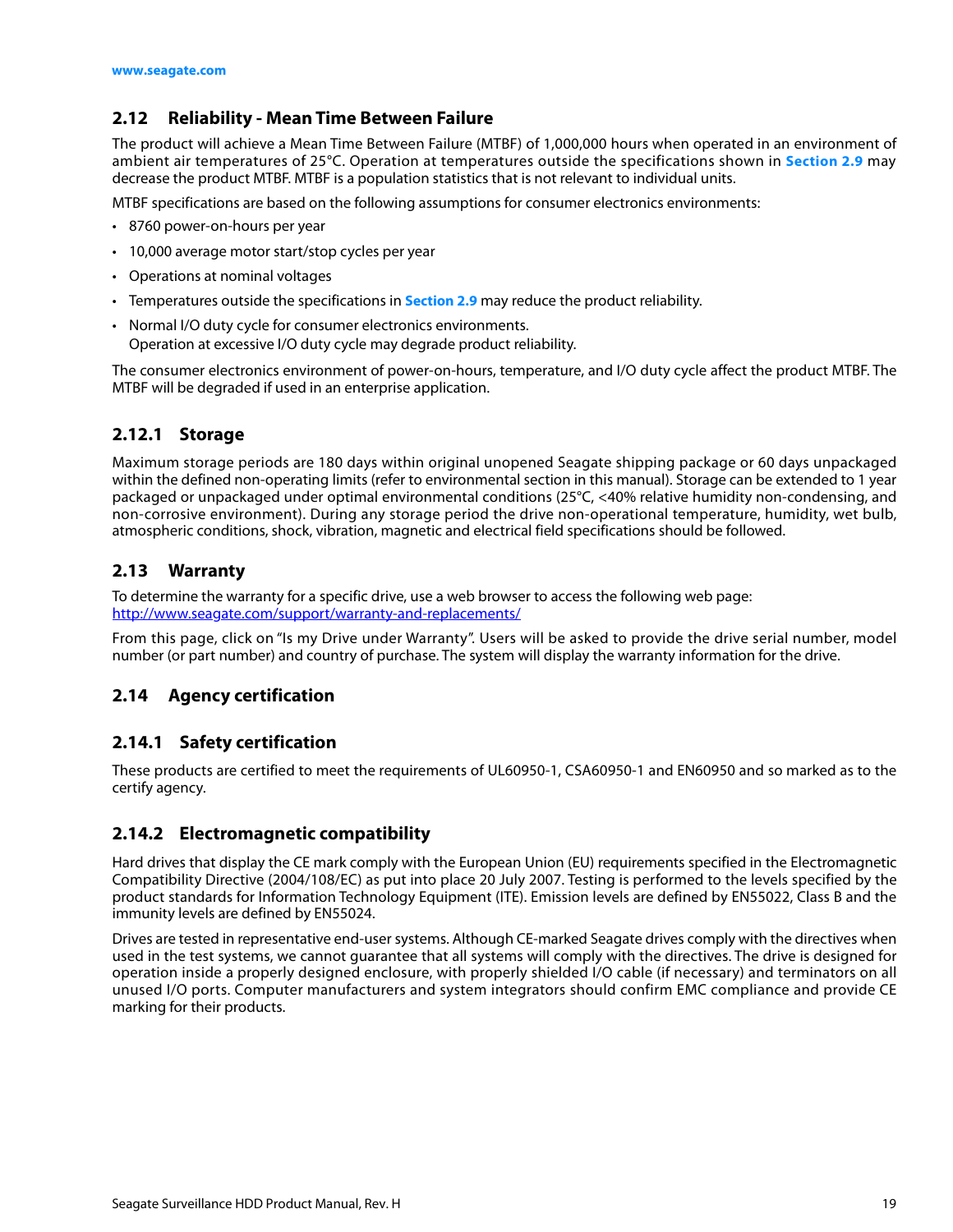#### **Korean RRA**

If these drives have the Korean Communications Commission (KCC) logo, they comply with paragraph 1 of Article 11 of the Electromagnetic Compatibility control Regulation and meet the Electromagnetic Compatibility (EMC) Framework requirements of the Radio Research Agency (RRA) Communications Commission, Republic of Korea.

These drives have been tested and comply with the Electromagnetic Interference/Electromagnetic Susceptibility (EMI/ EMS) for Class B products. Drives are tested in a representative, end-user system by a Korean-recognized lab..

| 기 종 별                  | 사 용 자 안 내 문                                                                |
|------------------------|----------------------------------------------------------------------------|
| B급 기기<br>(가정용 방송통신기자재) | 이 기기는 가정용(B급) 전자파적합기기로서 주로<br>가정에서 사용하는 것을 목적으로 하며, 모든<br>지역에서 사용할 수 있습니다. |

#### **Australian RCM Compliance Mark**

Models displayed with the RCM compliance mark, comply with the mandatory standards as per the Australian Communications and Media Authority (ACMA) Electromagnetic Compatibility (EMC) regulatory arrangement.

#### <span id="page-20-0"></span>**2.14.3 FCC verification**

These drives are intended to be contained solely within a personal computer or similar enclosure (not attached as an external device). As such, each drive is considered to be a subassembly even when it is individually marketed to the customer. As a subassembly, no Federal Communications Commission verification or certification of the device is required.

Seagate has tested this device in enclosures as described above to ensure that the total assembly (enclosure, disk drive, motherboard, power supply, etc.) does comply with the limits for a Class B computing device, pursuant to Subpart J, Part 15 of the FCC rules. Operation with noncertified assemblies is likely to result in interference to radio and television reception.

**Radio and television interference.** This equipment generates and uses radio frequency energy and if not installed and used in strict accordance with the manufacturer's instructions, may cause interference to radio and television reception.

This equipment is designed to provide reasonable protection against such interference in a residential installation. However, there is no guarantee that interference will not occur in a particular installation. If this equipment does cause interference to radio or television, which can be determined by turning the equipment on and off, users are encouraged to try one or more of the following corrective measures:

- Reorient the receiving antenna.
- Move the device to one side or the other of the radio or TV.
- Move the device farther away from the radio or TV.
- Plug the computer into a different outlet so that the receiver and computer are on different branch outlets.

If necessary, users should consult the dealer or an experienced radio/television technician for additional suggestions. Users may find helpful the following booklet prepared by the Federal Communications Commission: How to Identify and Resolve Radio-Television Interference Problems. This booklet is available from the Superintendent of Documents, U.S. Government Printing Office, Washington, DC 20402. Refer to publication number 004-000-00345-4.

#### <span id="page-20-1"></span>**2.15 Environmental protection**

Seagate designs its products to meet environmental protection requirements worldwide, including regulations restricting certain chemical substances.

#### <span id="page-20-2"></span>**2.15.1 European Union Restriction of Hazardous Substances (RoHS) Directive**

The European Union Restriction of Hazardous Substances (RoHS) Directive, restricts the presence of chemical substances, including Lead, Cadmium, Mercury, Hexavalent Chromium, PBB and PBDE, in electronic products, effective July 2006. This drive is manufactured with components and materials that comply with the RoHS Directive.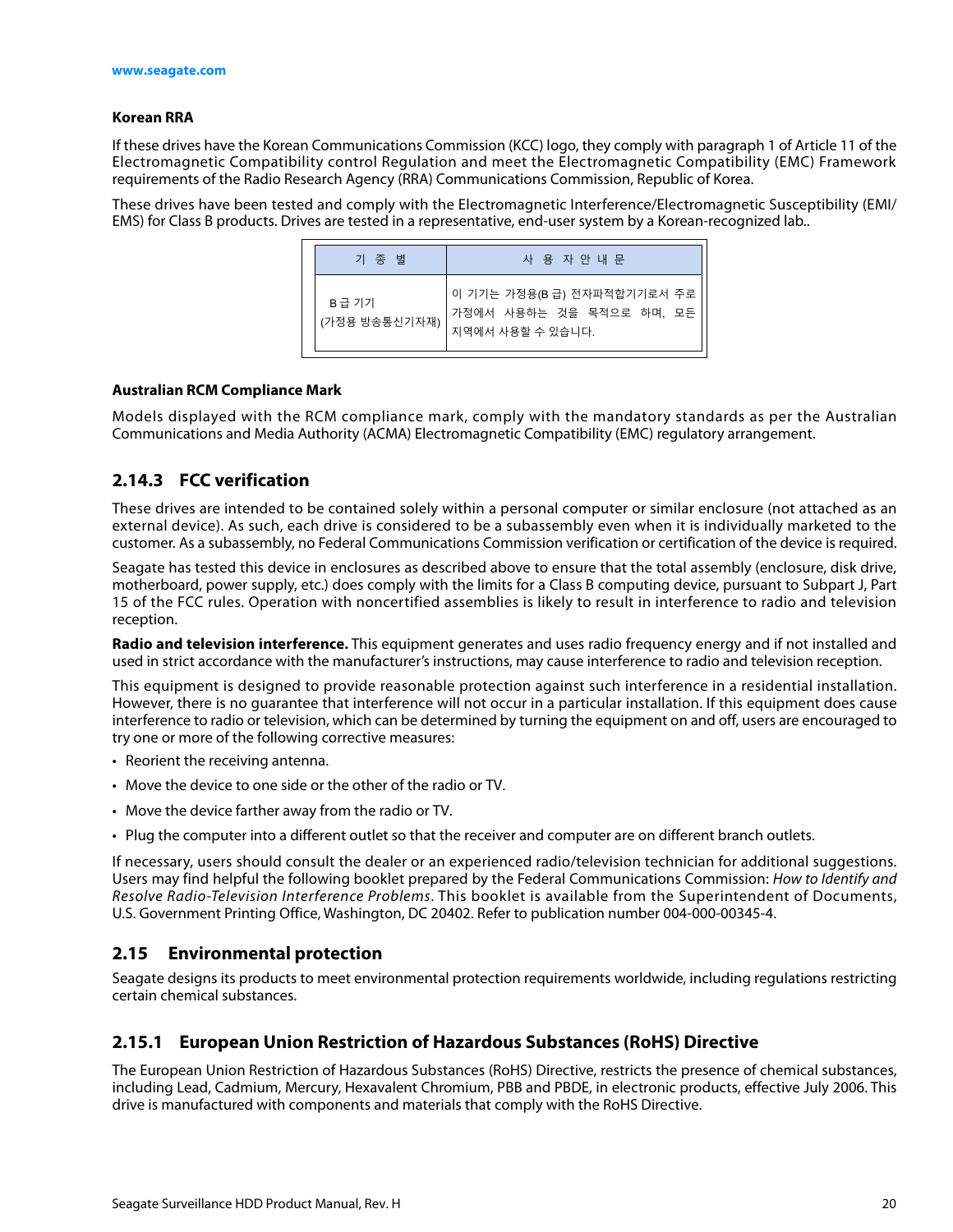#### <span id="page-21-0"></span>**2.15.2 China Requirements — China RoHS 2**

China RoHS 2 refers to the Ministry of Industry and Information Technology Order No. 32, effective July 1, 2016, titled Management Methods for the Restriction of the Use of Hazardous Substances in Electrical and Electronic Products. To comply with China RoHS 2, we determined this product's Environmental Protection Use Period (EPUP) to be 20 years in accordance with the Marking for the Restricted Use of Hazardous Substances in Electronic and Electrical Products, SJT 11364- 2014.

# 中国电器电子产品有害物质限制使用管理办法

(Management Methods for the Restriction of the Use of Hazardous Substances in Electrical and Electronic Products \_ China RoHS)

### 产品中有害物质的名称及含量

(Name and Content of the Hazardous Substances in Product)

#### *Table 7 Hazardous Substances*



| 部件名称                                                                                                                                                     | 11 舌物贝<br><b>Hazardous Substances</b>                                       |                             |                      |                                                |                                           |                                                   |
|----------------------------------------------------------------------------------------------------------------------------------------------------------|-----------------------------------------------------------------------------|-----------------------------|----------------------|------------------------------------------------|-------------------------------------------|---------------------------------------------------|
| <b>Part Name</b>                                                                                                                                         | 铅<br>Lead<br>(Pb)                                                           | 汞<br><b>Mercury</b><br>(Hg) | 镉<br>Cadmium<br>(Cd) | 六价铬<br><b>Hexavalent Chromium</b><br>(CF (VI)) | 多溴联苯<br>Polybrominated<br>biphenyls (PBB) | 多溴二苯醚<br>Polybrominated<br>diphenyl ethers (PBDE) |
| 印刷电路板组装<br><b>PCBA</b>                                                                                                                                   | X                                                                           | $\Omega$                    | $\Omega$             | Ο                                              | O                                         | Ο                                                 |
| 机壳<br><b>Chassis</b>                                                                                                                                     | x                                                                           | $\Omega$                    | $\Omega$             | O                                              | O                                         | Ο                                                 |
|                                                                                                                                                          | 本表格依据 SJ/T 11364 的规定编制。                                                     |                             |                      |                                                |                                           |                                                   |
|                                                                                                                                                          | This table is prepared in accordance with the provisions of SJ/T 11364-2014 |                             |                      |                                                |                                           |                                                   |
| O: 表示该有害物质在该部件所有均质材料中的含量均在 GB/T 26572 规定的限量要求以下。                                                                                                         |                                                                             |                             |                      |                                                |                                           |                                                   |
| Indicates that the hazardous substance contained in all of the homogeneous materials for this part is below the limit<br>O:<br>requirement of GB/T26572. |                                                                             |                             |                      |                                                |                                           |                                                   |
| X: 表示该有害物质至少在该部件的某一均质材料中的含量超出 GB/T 26572 规定的限量要求。                                                                                                        |                                                                             |                             |                      |                                                |                                           |                                                   |

有害物质

**X:** Indicates that the hazardous substance contained in at least one of the homogeneous materials used for this part is above the limit requirement of GB/T26572.

#### <span id="page-21-1"></span>**2.16 Corrosive environment**

Seagate electronic drive components pass accelerated corrosion testing equivalent to 10 years exposure to light industrial environments containing sulfurous gases, chlorine and nitric oxide, classes G and H per ASTM B845. However, this accelerated testing cannot duplicate every potential application environment. Users should use caution exposing any electronic components to uncontrolled chemical pollutants and corrosive chemicals as electronic drive component reliability can be affected by the installation environment. The silver, copper, nickel and gold films used in Seagate products are especially sensitive to the presence of sulfide, chloride, and nitrate contaminants. Sulfur is found to be the most damaging. In addition, electronic components should never be exposed to condensing water on the surface of the printed circuit board assembly (PCBA) or exposed to an ambient relative humidity greater than 95%. Materials used in cabinet fabrication, such as vulcanized rubber, that can outgas corrosive compounds should be minimized or eliminated. The useful life of any electronic equipment may be extended by replacing materials near circuitry with sulfide-free alternatives.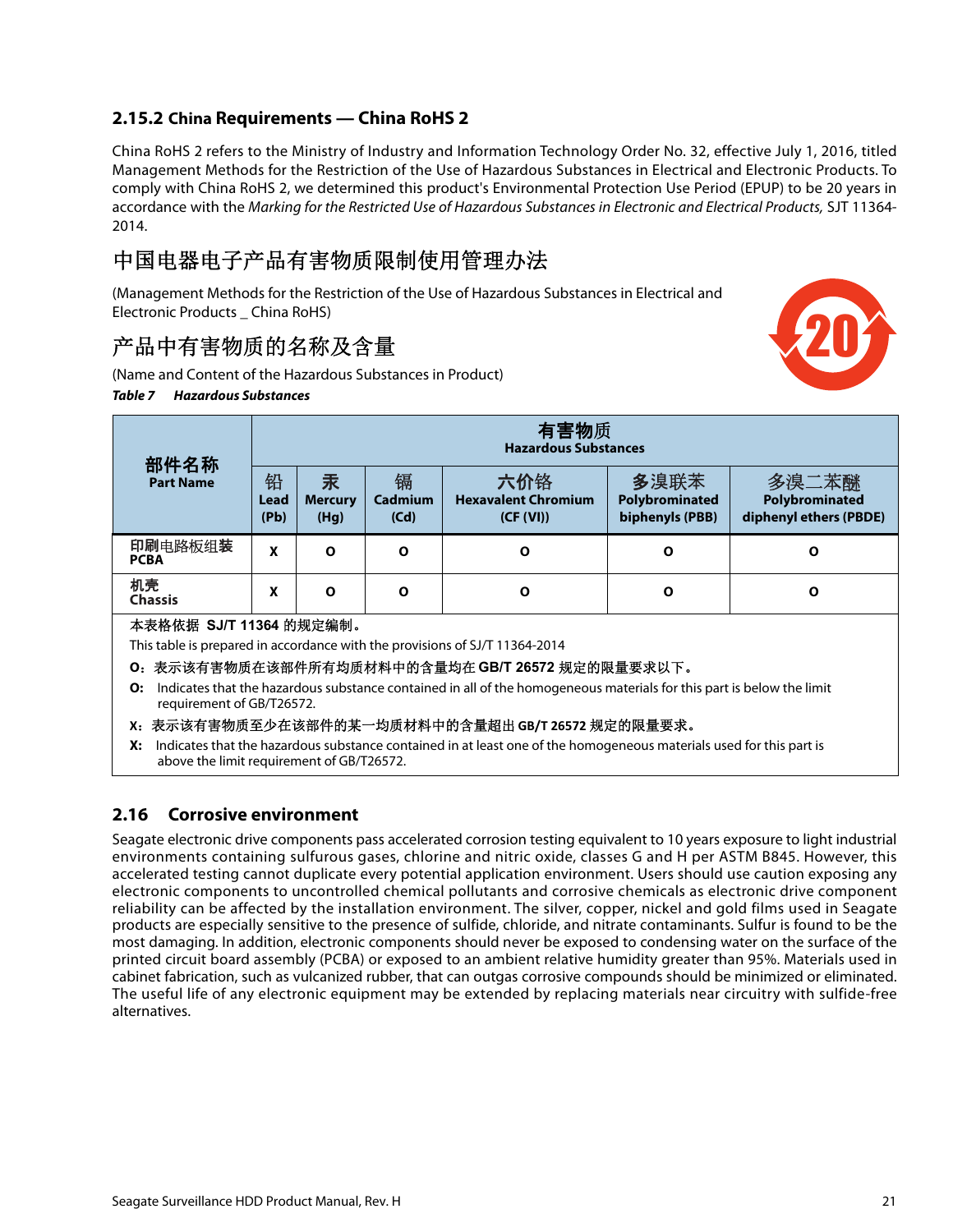# <span id="page-22-0"></span>**3.0 Configuring and Mounting the Drive**

This section contains the specifications and instructions for configuring and mounting the drive.

#### <span id="page-22-1"></span>**3.1 Handling and static-discharge precautions**

After unpacking, and before installation, the drive may be exposed to potential handling and electrostatic discharge (ESD) hazards. Observe the following standard handling and static-discharge precautions:

#### **Caution:**

- Before handling the drive, put on a grounded wrist strap, or ground yourself frequently by touching the metal chassis of a computer that is plugged into a grounded outlet. Wear a grounded wrist strap throughout the entire installation procedure.
- Handle the drive by its edges or frame only.
- The drive is extremely fragile—handle it with care. Do not press down on the drive top cover.
- Always rest the drive on a padded, antistatic surface until mounting it in the computer.
- Do not touch the connector pins or the printed circuit board.
- Do not remove the factory-installed labels from the drive or cover them with additional labels. Removal voids the warranty. Some factory-installed labels contain information needed to service the drive. Other labels are used to seal out dirt and contamination.

#### <span id="page-22-2"></span>**3.2 Configuring the drive**

Each drive on the Serial ATA interface connects point-to-point with the Serial ATA host adapter. There is no master/slave relationship because each drive is considered a master in a point-to-point relationship. If two drives are attached on one Serial ATA host adapter, the host operating system views the two devices as if they were both "masters" on two separate ports. Both drives behave as if they are Device 0 (master) devices.

Serial ATA drives are designed for easy installation. It is usually not necessary to set any jumpers on the drive for proper operation; however, if users connect the drive and receive a "drive not detected" error, the SATA-equipped motherboard or host adapter may use a chipset that does not support SATA speed autonegotiation.

#### <span id="page-22-3"></span>**3.3 Serial ATA cables and connectors**

The Serial ATA interface cable consists of four conductors in two differential pairs, plus three ground connections. The cable size may be 30 to 26 AWG with a maximum length of one meter (39.37 in). See **Table 8** for connector pin definitions. Either end of the SATA signal cable can be attached to the drive or host.

For direct backplane connection, the drive connectors are inserted directly into the host receptacle. The drive and the host receptacle incorporate features that enable the direct connection to be hot pluggable and blind mateable.

For installations which require cables, users can connect the drive as illustrated in **[Figure 3](#page-22-4)**.

#### <span id="page-22-4"></span>*Figure 3 Attaching SATA cabling*



Each cable is keyed to ensure correct orientation. Seagate Surveillance HDD drives support latching SATA connectors.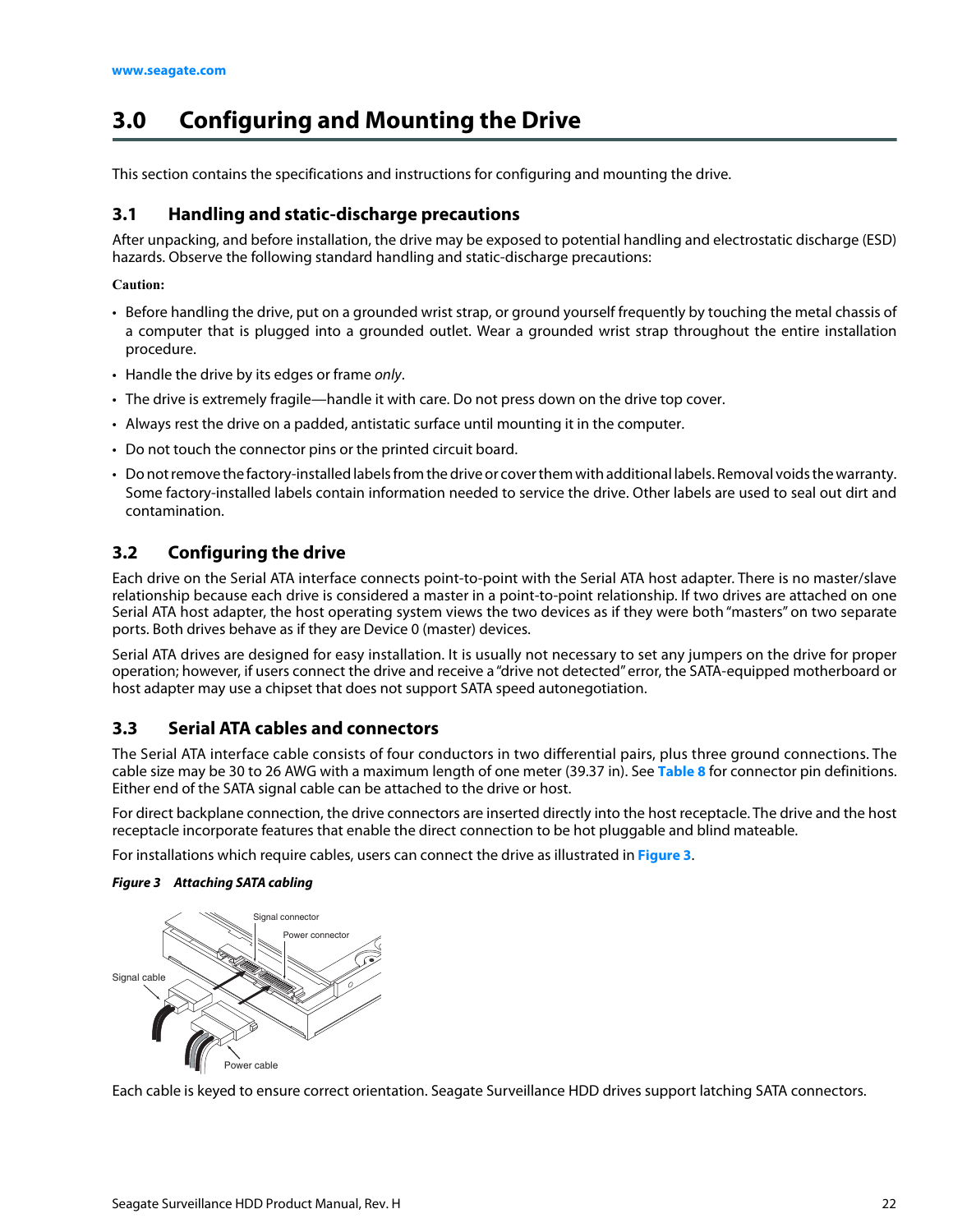#### <span id="page-23-0"></span>**3.4 Drive mounting**

Users can mount the drive in any orientation using four screws in the side-mounting holes or four screws in the bottommounting holes. See **[Figure 4](#page-23-1)** for drive mounting dimensions. Follow these important mounting precautions when mounting the drive:

- Allow a minimum clearance of 0.030 in (0.76mm) around the entire perimeter of the drive for cooling.
- Use only 6-32 UNC mounting screws.
- The screws should be inserted no more than 0.120 in (3.05mm) into the bottom or side mounting holes.
- Do not overtighten the mounting screws (maximum torque: 6 in per lb).

#### <span id="page-23-1"></span>*Figure 4 Mounting dimensions (3TB and 2TB model)*



**Note.** Image is for reference only, and may not represent actual drive.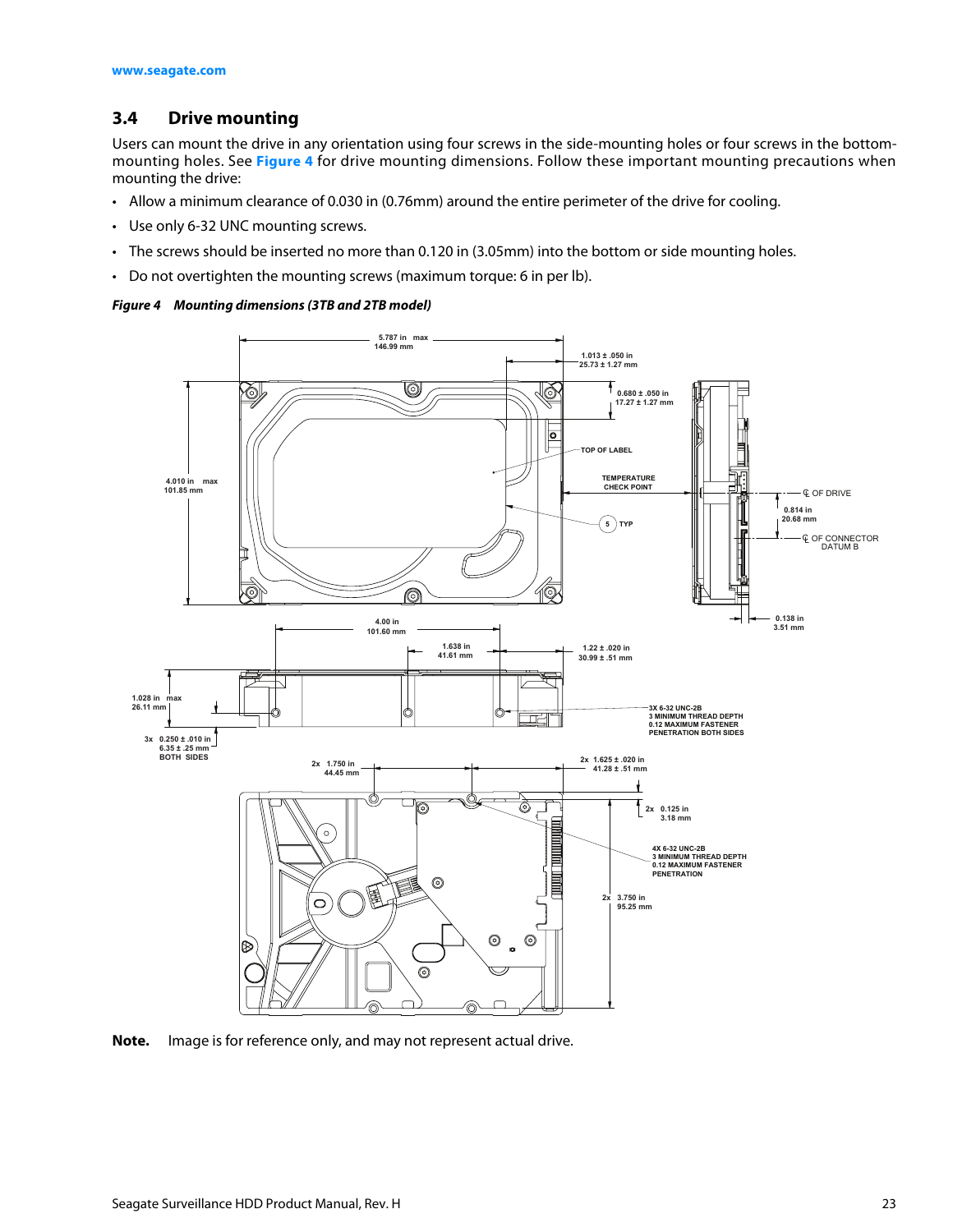<span id="page-24-0"></span>



**Note.** Image is for reference only, and may not represent actual drive.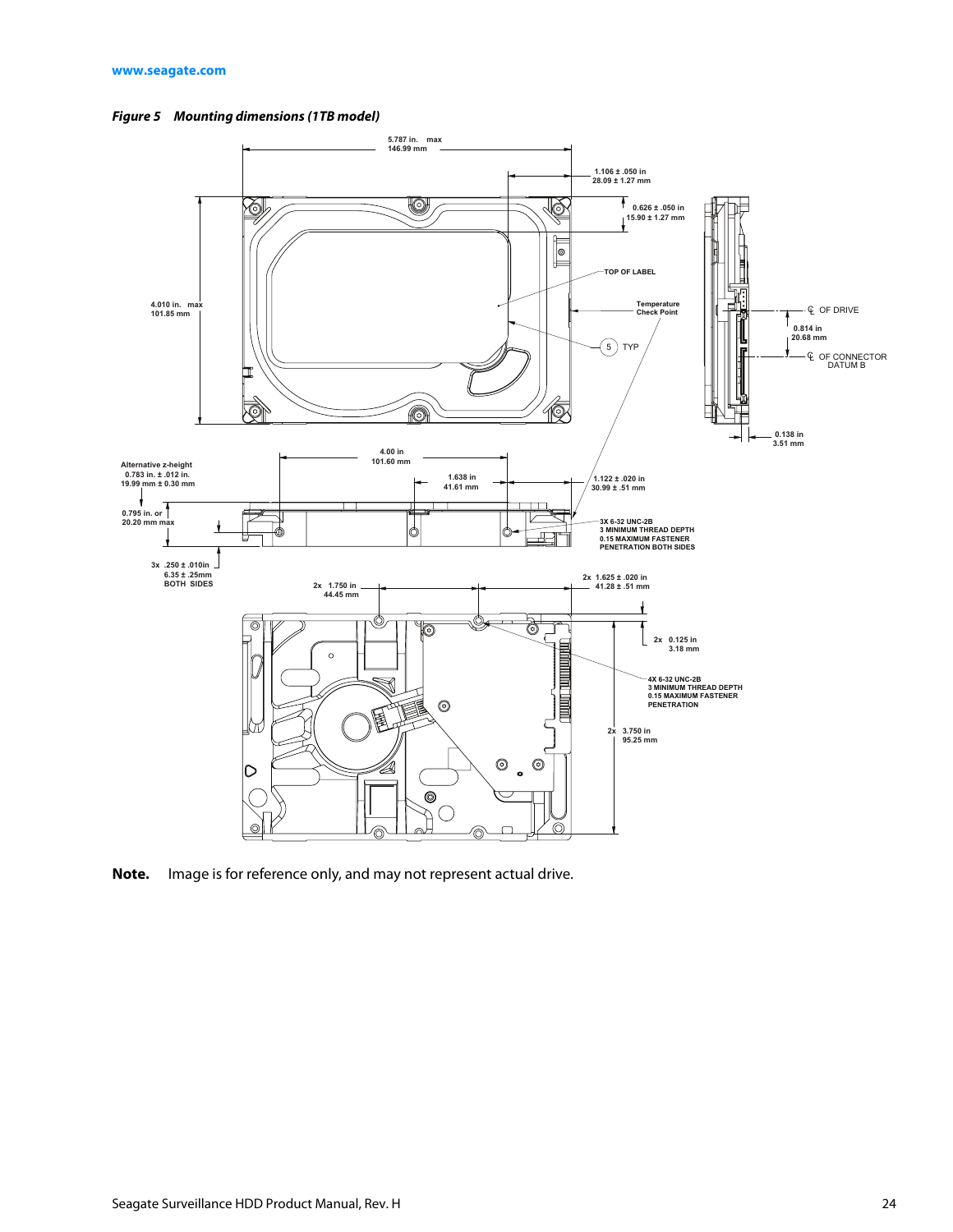## <span id="page-25-0"></span>**4.0 Serial ATA Interface**

These drives use the industry-standard Serial ATA (SATA) interface that supports FIS data transfers. It supports ATA programmed input/output (PIO) modes 0 to 4; multiword DMA modes 0 to 2, and Ultra DMA modes 0 to 6.

For detailed information about the Serial ATA interface, refer to the "Serial ATA: High Speed Serialized AT Attachment" specification.

#### <span id="page-25-1"></span>**4.1 Hot-Plug compatibility**

Seagate Surveillance HDD drives incorporate connectors which enable users to hot plug these drives in accordance with the Serial ATA Revision 2.5 specification. This specification can be downloaded from www.serialata.org.

#### <span id="page-25-2"></span>**4.2 Serial ATA device plug connector pin definitions**

**Table 8** summarizes the signals on the Serial ATA interface and power connectors.

| <b>Segment</b> | Pin             | <b>Function</b>                                    | <b>Definition</b>                             |
|----------------|-----------------|----------------------------------------------------|-----------------------------------------------|
|                | S <sub>1</sub>  | Ground                                             | 2nd mate                                      |
|                | S <sub>2</sub>  | $A+$                                               | Differential signal pair A from PHY           |
|                | S <sub>3</sub>  | $A-$                                               |                                               |
| <b>Signal</b>  | S <sub>4</sub>  | Ground                                             | 2nd mate                                      |
|                | S <sub>5</sub>  | $B -$                                              | Differential signal pair B from PHY           |
|                | S6              | $B+$                                               |                                               |
|                | <b>S7</b>       | Ground                                             | 2nd mate                                      |
|                |                 | Key and spacing separate signal and power segments |                                               |
|                | <b>P1</b>       | $V_{33}$                                           | 3.3V power                                    |
|                | P <sub>2</sub>  | $V_{33}$                                           | 3.3V power                                    |
|                | P <sub>3</sub>  | $V_{33}$                                           | 3.3V power, pre-charge, 2nd mate              |
|                | P <sub>4</sub>  | Ground                                             | 1st mate                                      |
|                | P <sub>5</sub>  | Ground                                             | 2nd mate                                      |
|                | <b>P6</b>       | Ground                                             | 2nd mate                                      |
|                | <b>P7</b>       | $V_5$                                              | 5V power, pre-charge, 2nd mate                |
| <b>Power</b>   | P <sub>8</sub>  | $V_5$                                              | 5V power                                      |
|                | P <sub>9</sub>  | $V_5$                                              | 5V power                                      |
|                | P <sub>10</sub> | Ground                                             | 2nd mate                                      |
|                | P11             | Ground or LED signal                               | If grounded, drive does not use deferred spin |
|                | P <sub>12</sub> | Ground                                             | 1st mate.                                     |
|                | P <sub>13</sub> | $V_{12}$                                           | 12V power, pre-charge, 2nd mate               |
|                | P14             | $V_{12}$                                           | 12V power                                     |
|                | P <sub>15</sub> | $V_{12}$                                           | 12V power                                     |

*Table 8 Serial ATA connector pin definitions* 

#### **Notes:**

- 1. All pins are in a single row, with a 1.27mm (0.050") pitch.
- 2. The comments on the mating sequence apply to the case of backplane blindmate connector only. In this case, the mating sequences are:
	- the ground pins P4 and P12.
	- the pre-charge power pins and the other ground pins.
	- the signal pins and the rest of the power pins.

3. There are three power pins for each voltage. One pin from each voltage is used for pre-charge when installed in a

Seagate Surveillance HDD Product Manual, Rev. H 25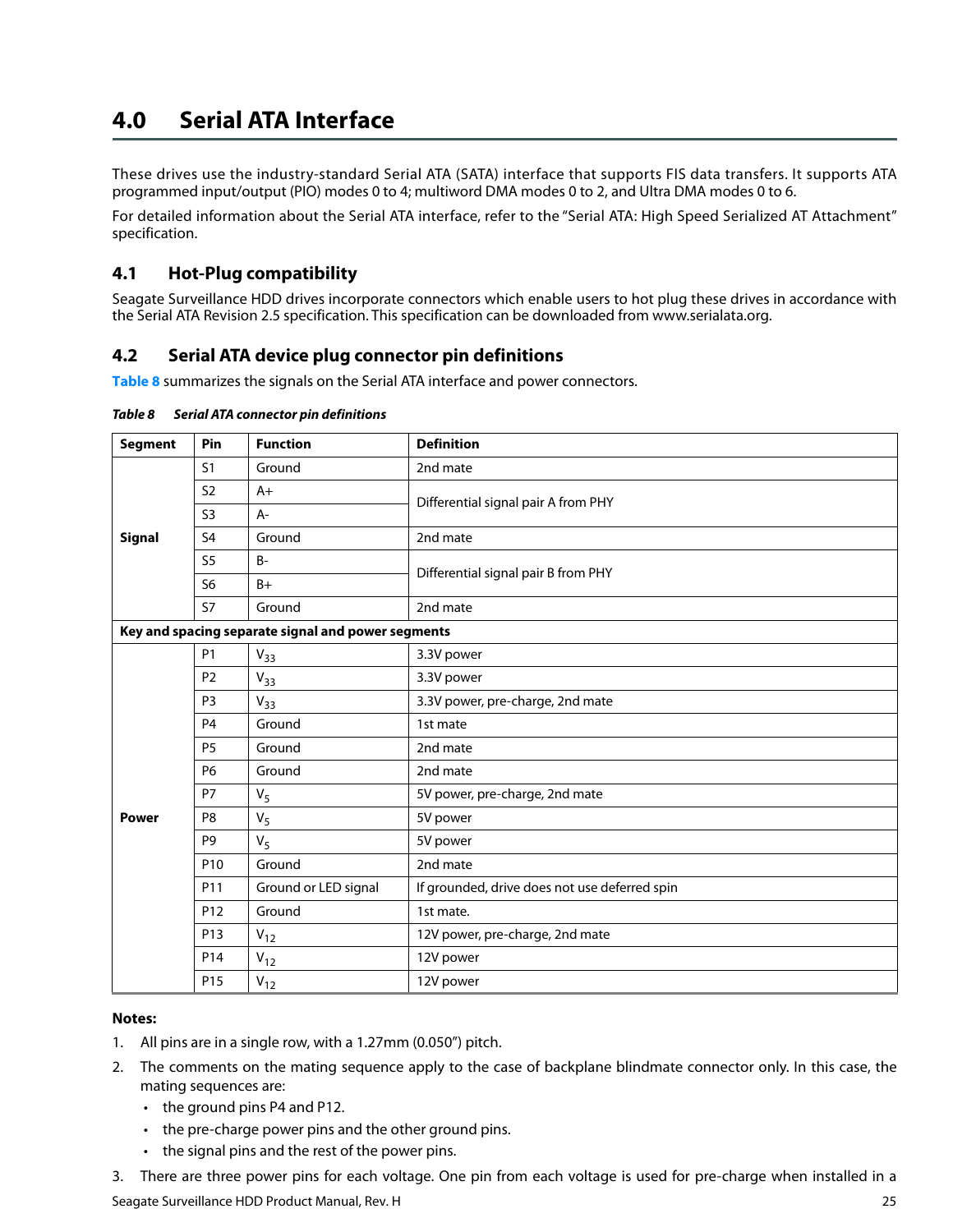blind-mate backplane configuration.

4. All used voltage pins  $(V_x)$  must be terminated.

#### <span id="page-26-0"></span>**4.3 Supported ATA commands**

The following table lists Serial ATA standard commands that the drive supports. For a detailed description of the ATA commands, refer to the Serial ATA International Organization: Serial ATA Revision 3.2 (http://www.sata-io.org).

[See "S.M.A.R.T. commands" on page 34.f](#page-34-0)or details and subcommands used in the S.M.A.R.T. implementation.

| <b>Command name</b>                     | <b>Command code (in hex)</b> |
|-----------------------------------------|------------------------------|
| <b>Check Power Mode</b>                 | E5 <sub>H</sub>              |
| Configure Stream                        | 51 <sub>H</sub>              |
| <b>Device Configuration Freeze Lock</b> | $B1_H/C1_H$                  |
| Device Configuration Identify           | $B1_H/C2_H$                  |
| <b>Device Configuration Restore</b>     | $B1_H$ / $CO_H$              |
| <b>Device Configuration Set</b>         | $B1_H/C3_H$                  |
| <b>Device Reset</b>                     | 08 <sub>H</sub>              |
| Download Microcode                      | 92 <sub>H</sub>              |
| <b>Execute Device Diagnostics</b>       | 90 <sub>H</sub>              |
| Flush Cache                             | E7 <sub>H</sub>              |
| Flush Cache Extended                    | $EA_{H}$                     |
| <b>Format Track</b>                     | 50 <sub>H</sub>              |
| <b>Identify Device</b>                  | $EC_{H}$                     |
| Idle                                    | E3 <sub>H</sub>              |
| Idle Immediate                          | $E1_H$                       |
| <b>Initialize Device Parameters</b>     | 91 <sub>H</sub>              |
| <b>Read Buffer</b>                      | $E4_H$                       |
| Read DMA                                | C8 <sub>H</sub>              |
| Read DMA Extended                       | 25 <sub>H</sub>              |
| <b>Read DMA Without Retries</b>         | C9 <sub>H</sub>              |
| Read FPDMA Queued                       | 60 <sub>H</sub>              |
| Read Log Ext                            | $2F_H$                       |
| <b>Read Multiple</b>                    | $\textsf{C4}_{\textsf{H}}$   |
| Read Multiple Extended                  | 29 <sub>H</sub>              |
| <b>Read Native Max Address</b>          | $F8_H$                       |
| Read Native Max Address Extended        | 27 <sub>H</sub>              |

*Table 9 Supported ATA commands* 

Read Sectors 20H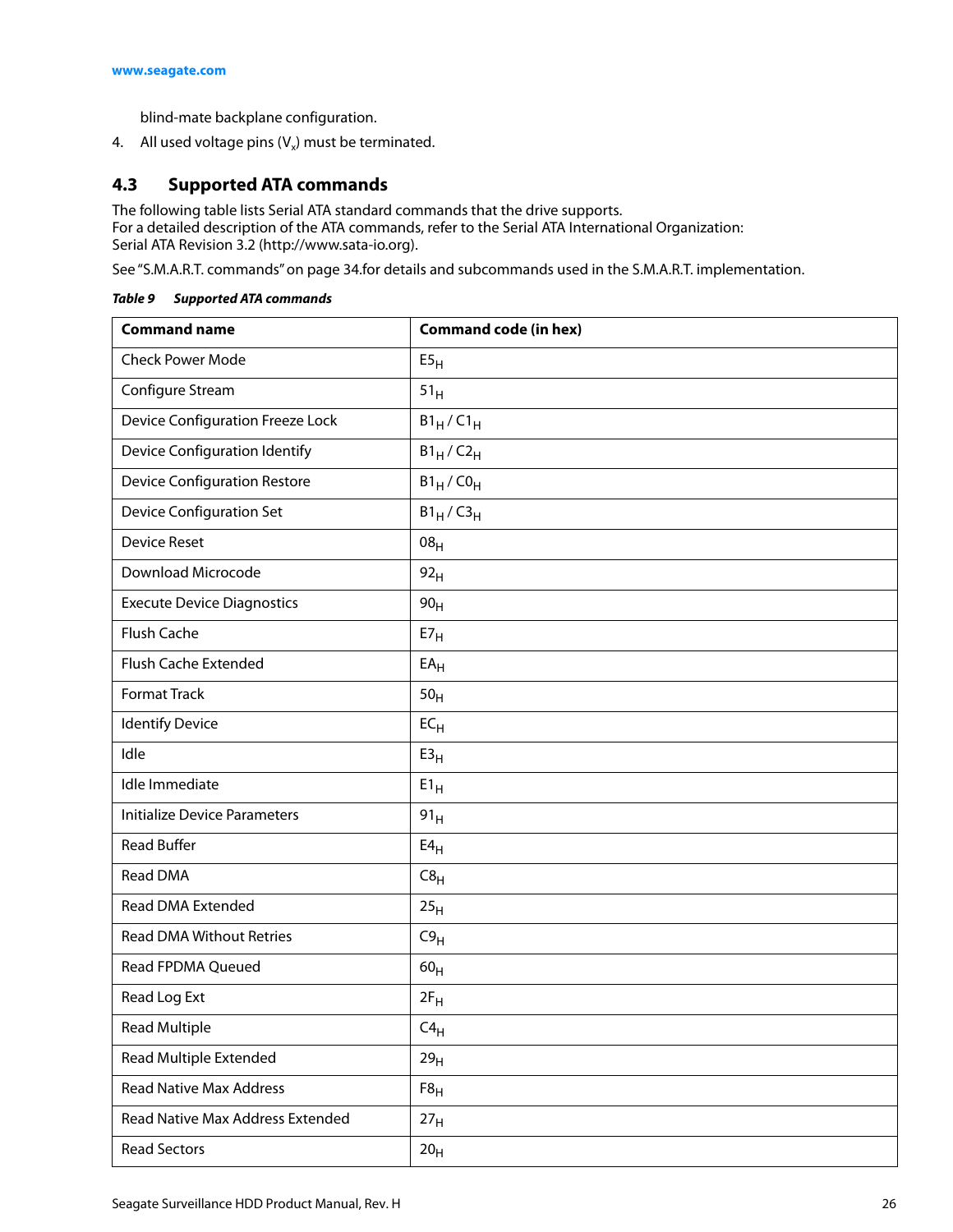#### *Table 9 Supported ATA commands (Continued)*

| <b>Command name</b>                                                                                                                               | <b>Command code (in hex)</b>                                                                                                           |
|---------------------------------------------------------------------------------------------------------------------------------------------------|----------------------------------------------------------------------------------------------------------------------------------------|
| Read Stream DMA Extended                                                                                                                          | $2A_H$                                                                                                                                 |
| <b>Read Stream Extended</b>                                                                                                                       | $2B_H$                                                                                                                                 |
| <b>Read Sectors Extended</b>                                                                                                                      | 24 <sub>H</sub>                                                                                                                        |
| <b>Read Sectors Without Retries</b>                                                                                                               | 21 <sub>H</sub>                                                                                                                        |
| <b>Read Verify Sectors</b>                                                                                                                        | 40 <sub>H</sub>                                                                                                                        |
| Read Verify Sectors Extended                                                                                                                      | 42 <sub>H</sub>                                                                                                                        |
| Read Verify Sectors Without Retries                                                                                                               | 41 <sub>H</sub>                                                                                                                        |
| Recalibrate                                                                                                                                       | 10 <sub>H</sub>                                                                                                                        |
| <b>Security Disable Password</b>                                                                                                                  | F6 <sub>H</sub>                                                                                                                        |
| <b>Security Erase Prepare</b>                                                                                                                     | F3 <sub>H</sub>                                                                                                                        |
| Security Erase Unit                                                                                                                               | $F4_H$                                                                                                                                 |
| <b>Security Freeze</b>                                                                                                                            | F5 <sub>H</sub>                                                                                                                        |
| <b>Security Set Password</b>                                                                                                                      | $F1_H$                                                                                                                                 |
| <b>Security Unlock</b>                                                                                                                            | $F2_H$                                                                                                                                 |
| Seek                                                                                                                                              | 70 <sub>H</sub>                                                                                                                        |
| <b>Set Features</b>                                                                                                                               | $EF_H$                                                                                                                                 |
| Set Max Address                                                                                                                                   | F9 <sub>H</sub>                                                                                                                        |
| Note: Individual Set Max Address com-<br>mands are identified by the value<br>placed in the Set Max Features register<br>as defined to the right. | Address:<br>00 <sub>H</sub><br>Password:<br>$01_H$<br>Lock:<br>$02_H$<br>Unlock:<br>03 <sub>H</sub><br>Freeze Lock:<br>04 <sub>H</sub> |
| Set Max Address Extended                                                                                                                          | 37 <sub>H</sub>                                                                                                                        |
| Set Multiple Mode                                                                                                                                 | $C6_H$                                                                                                                                 |
| Sleep                                                                                                                                             | E6 <sub>H</sub>                                                                                                                        |
| S.M.A.R.T. Disable Operations                                                                                                                     | $B0_H / D9_H$                                                                                                                          |
| S.M.A.R.T. Enable/Disable Autosave                                                                                                                | $B0_H$ / $D2_H$                                                                                                                        |
| S.M.A.R.T. Enable Operations                                                                                                                      | $B0_H$ / $D8_H$                                                                                                                        |
| S.M.A.R.T. Execute Offline                                                                                                                        | $B0_H$ / $D4_H$                                                                                                                        |
| S.M.A.R.T. Read Attribute Thresholds                                                                                                              | $B0_H / D1_H$                                                                                                                          |
| S.M.A.R.T. Read Data                                                                                                                              | $B0_H / D0_H$                                                                                                                          |
| S.M.A.R.T. Read Log Sector                                                                                                                        | $B0_H / D5_H$                                                                                                                          |
| S.M.A.R.T. Return Status                                                                                                                          | $B0_H$ / $DA_H$                                                                                                                        |
| S.M.A.R.T. Save Attribute Values                                                                                                                  | $B0_H / D3_H$                                                                                                                          |
| S.M.A.R.T. Write Log Sector                                                                                                                       | $B0_H$ / $D6_H$                                                                                                                        |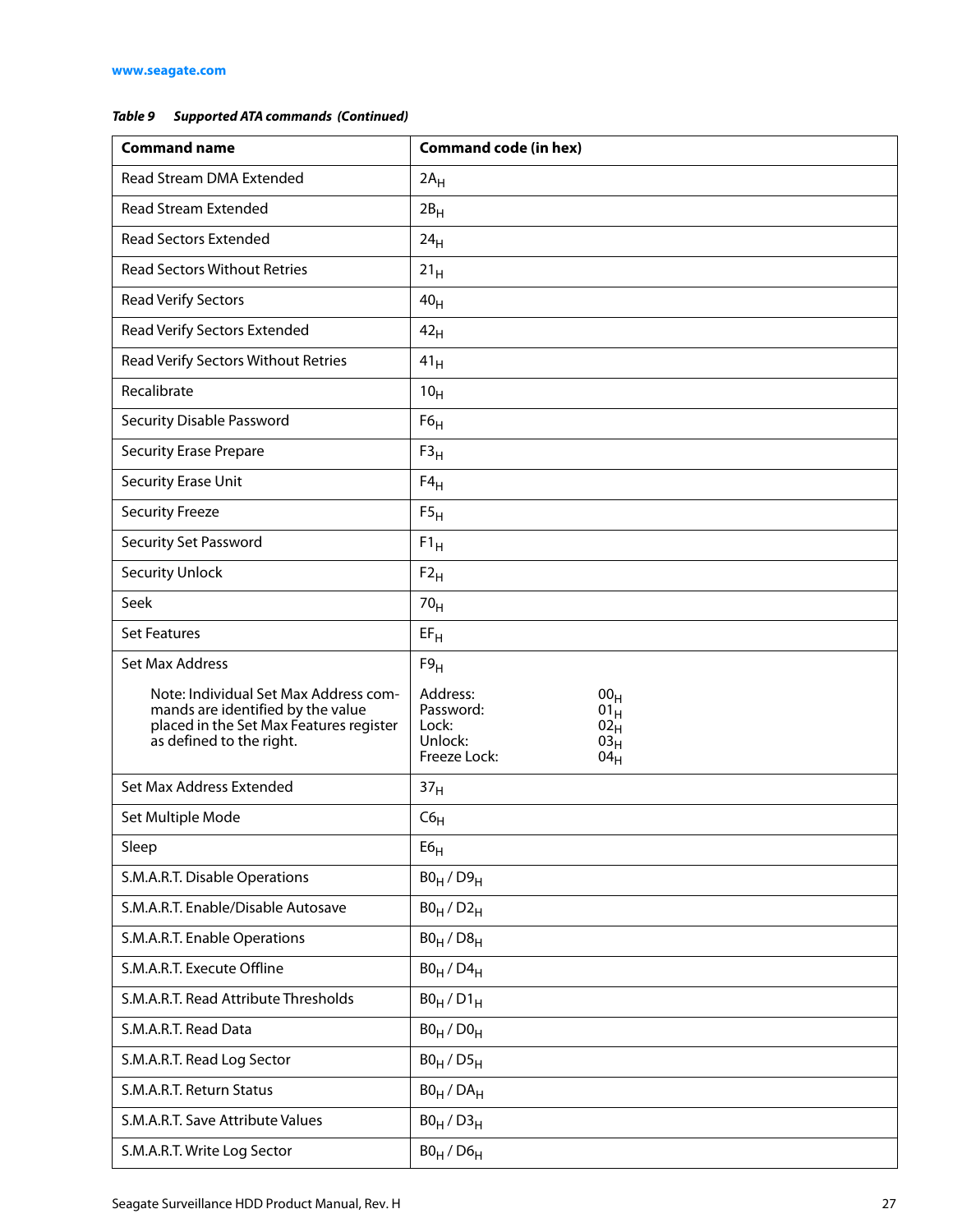#### *Table 9 Supported ATA commands (Continued)*

| <b>Command name</b>                  | <b>Command code (in hex)</b> |
|--------------------------------------|------------------------------|
| Standby                              | $E2_H$                       |
| Standby Immediate                    | E0 <sub>H</sub>              |
| <b>Write Buffer</b>                  | E8 <sub>H</sub>              |
| Write DMA                            | CA <sub>H</sub>              |
| Write DMA Extended                   | 35 <sub>H</sub>              |
| Write DMA FUA Extended               | $3D_H$                       |
| <b>Write DMA Without Retries</b>     | $CB_{H}$                     |
| Write FPDMA Queued                   | $61_H$                       |
| Write Log Extended                   | $3F_H$                       |
| Write Multiple                       | C5 <sub>H</sub>              |
| Write Multiple Extended              | 39 <sub>H</sub>              |
| Write Multiple FUA Extended          | $CE_{H}$                     |
| <b>Write Sectors</b>                 | 30 <sub>H</sub>              |
| <b>Write Sectors Without Retries</b> | 31 <sub>H</sub>              |
| <b>Write Sectors Extended</b>        | 34 <sub>H</sub>              |
| Write Stream DMA Extended            | 3A <sub>H</sub>              |
| Write Stream Extended                | $3B_H$                       |
| Write Uncorrectable                  | 45 <sub>H</sub>              |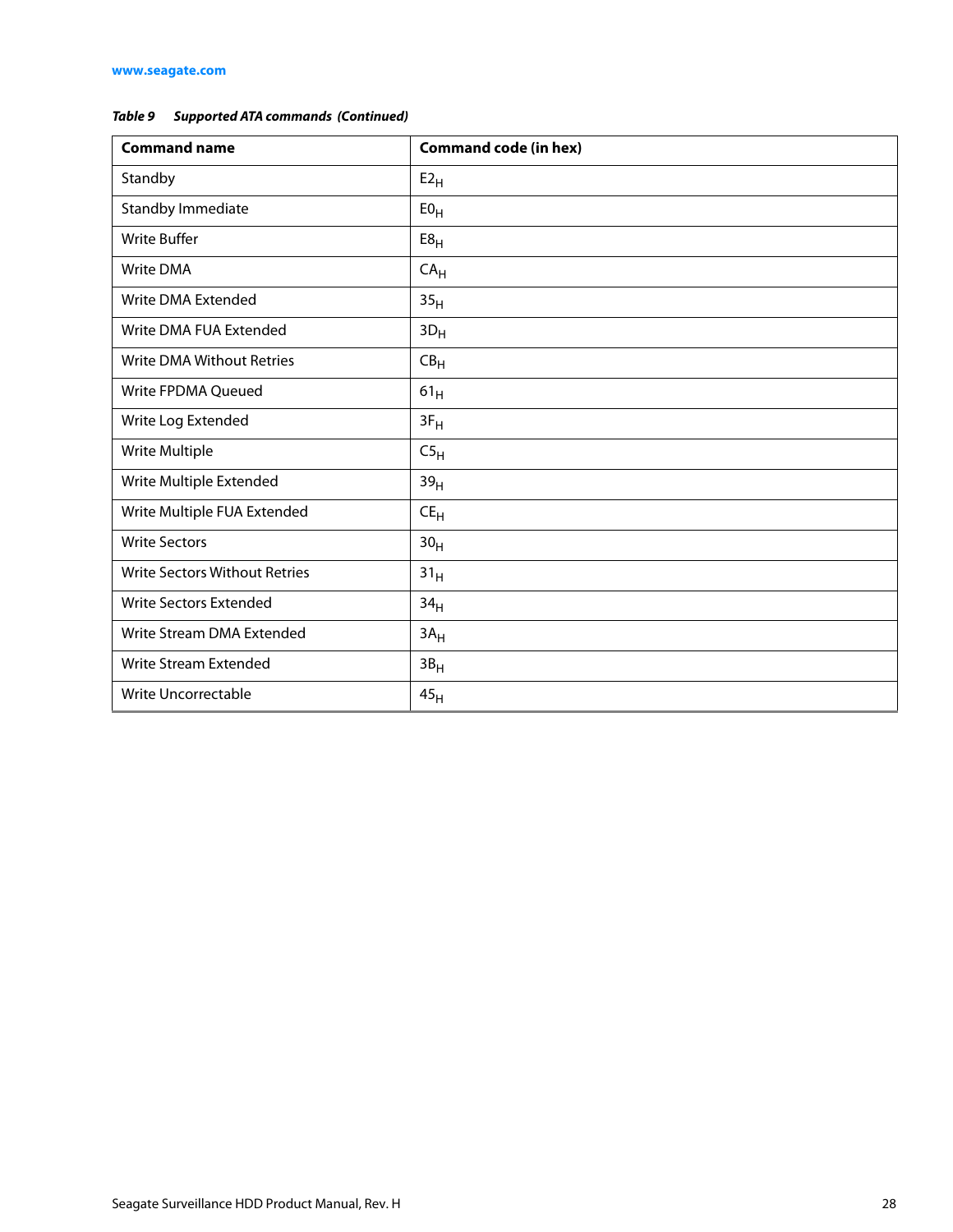#### <span id="page-29-0"></span>**4.3.1 Identify Device command**

The Identify Device command (command code EC<sub>H</sub>) transfers information about the drive to the host following power up. The data is organized as a single 4096-byte block of data, whose contents are shown on page 26. All reserved bits or words should be set to zero. Parameters listed with an "x" are drive-specific or vary with the state of the drive.

The following commands contain drive-specific features that may not be included in the Serial ATA specification.

| Word         | <b>Description</b>                                                                                                                                 | <b>Value</b>      |
|--------------|----------------------------------------------------------------------------------------------------------------------------------------------------|-------------------|
| $\mathbf 0$  | Configuration information:<br>$\cdot$ Bit 15: 0 = ATA; 1 = ATAPI<br>· Bit 7: removable media<br>· Bit 6: removable controller<br>· Bit 0: reserved | $OC5A_H$          |
| $\mathbf{1}$ | Number of logical cylinders                                                                                                                        | 16,383            |
| 2            | ATA-reserved                                                                                                                                       | C837 <sub>H</sub> |
| 3            | Number of logical heads                                                                                                                            | 16                |
| 4            | Retired                                                                                                                                            | 0000 <sub>H</sub> |
| 5            | Retired                                                                                                                                            | 0000 <sub>H</sub> |
| 6            | Number of logical sectors per logical track: 63                                                                                                    | $003F_H$          |
| $7 - 9$      | Retired                                                                                                                                            | 0000 <sub>H</sub> |
| $10 - 19$    | Serial number: (20 ASCII characters, $0000_H$ = none)                                                                                              | <b>ASCII</b>      |
| 20           | Retired                                                                                                                                            | 0000 <sub>H</sub> |
| 21           | Retired                                                                                                                                            | 0000 <sub>H</sub> |
| 22           | Obsolete                                                                                                                                           | 0000 <sub>H</sub> |
| $23 - 26$    | Firmware revision<br>(8 ASCII character string, padded with blanks to end of string)                                                               | X.XX              |
| $27 - 46$    | Drive model number:<br>(40 ASCII characters, padded with blanks to end of string)                                                                  |                   |
| 47           | (Bits 7-0) Maximum sectors per interrupt on Read multiple and Write<br>multiple (16)                                                               | $8010_H$          |
| 48           | Reserved                                                                                                                                           | 0000 <sub>H</sub> |
| 49           | Standard Standby timer, IORDY supported and may be disabled                                                                                        | 2F00 <sub>H</sub> |
| 50           | ATA-reserved                                                                                                                                       | 4000 <sub>H</sub> |
| 51           | PIO data-transfer cycle timing mode                                                                                                                | 0200 <sub>H</sub> |
| 52           | Retired                                                                                                                                            | $0200_H$          |
| 53           | Words 54-58, 64-70 and 88 are valid                                                                                                                | 0007 <sub>H</sub> |
| 54           | Number of current logical cylinders                                                                                                                | $xxxx_{H}$        |
| 55           | Number of current logical heads                                                                                                                    | $xxxx_{H}$        |
| 56           | Number of current logical sectors per logical track                                                                                                | $xxxx_{H}$        |
| $57 - 58$    | Current capacity in sectors                                                                                                                        | XXXH              |

*Table 10 Identify Device commands*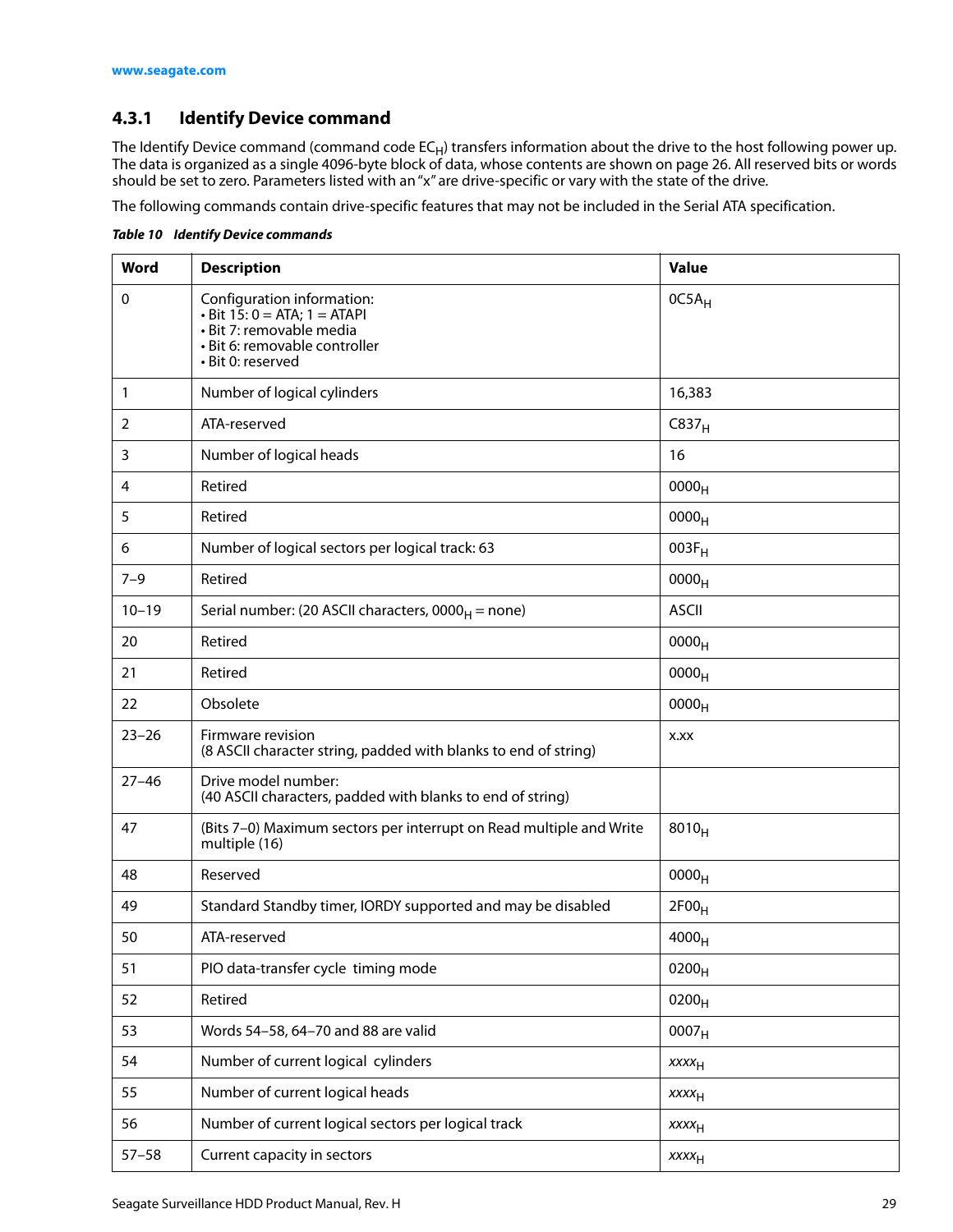| Word      | <b>Description</b>                                                                                                                                                                                                                                                                                                                     | <b>Value</b>                                                                    |
|-----------|----------------------------------------------------------------------------------------------------------------------------------------------------------------------------------------------------------------------------------------------------------------------------------------------------------------------------------------|---------------------------------------------------------------------------------|
| 59        | Number of sectors transferred during a Read Multiple<br>or Write Multiple command                                                                                                                                                                                                                                                      | XXXH                                                                            |
| $60 - 61$ | Total number of user-addressable LBA sectors available                                                                                                                                                                                                                                                                                 | OFFFFFFFh*                                                                      |
|           | (see Section 2.2 for related information)                                                                                                                                                                                                                                                                                              |                                                                                 |
|           | *Note: The maximum value allowed in this field is: 0FFFFFFFh<br>(268,435,455 sectors, 137 Gbytes). Drives with capacities over 137<br>Gbytes will have OFFFFFFh in this field and the actual number of<br>user-addressable LBAs specified in words 100-103. This is required for<br>drives that support the 48-bit addressing feature. |                                                                                 |
| 62        | Retired                                                                                                                                                                                                                                                                                                                                | 0000 <sub>H</sub>                                                               |
| 63        | Multiword DMA active and modes supported<br>(see note following this table)                                                                                                                                                                                                                                                            | xx07 <sub>H</sub>                                                               |
| 64        | Advanced PIO modes supported (modes 3 and 4 supported)                                                                                                                                                                                                                                                                                 | 0003 <sub>H</sub>                                                               |
| 65        | Minimum multiword DMA transfer cycle time per word (120 nsec)                                                                                                                                                                                                                                                                          | 0078 <sub>H</sub>                                                               |
| 66        | Recommended multiword DMA transfer cycle time per word<br>(120 nsec)                                                                                                                                                                                                                                                                   | 0078 <sub>H</sub>                                                               |
| 67        | Minimum PIO cycle time without IORDY flow control (240 nsec)                                                                                                                                                                                                                                                                           | 0078 <sub>H</sub>                                                               |
| 68        | Minimum PIO cycle time with IORDY flow control (120 nsec)                                                                                                                                                                                                                                                                              | $0078_H$                                                                        |
| 69-74     | ATA-reserved                                                                                                                                                                                                                                                                                                                           | 0000 <sub>H</sub>                                                               |
| 75        | Queue depth                                                                                                                                                                                                                                                                                                                            | $001F_H$                                                                        |
| 76        | Serial ATA capabilities                                                                                                                                                                                                                                                                                                                | XXXH                                                                            |
| 77        | Reserved for future Serial ATA definition                                                                                                                                                                                                                                                                                              | xxxx <sub>H</sub>                                                               |
| 78        | Serial ATA features supported                                                                                                                                                                                                                                                                                                          | XXXH                                                                            |
| 79        | Serial ATA features enabled                                                                                                                                                                                                                                                                                                            | xxxx <sub>H</sub>                                                               |
| 80        | Major version number                                                                                                                                                                                                                                                                                                                   | $01F0_H$                                                                        |
| 81        | Minor version number                                                                                                                                                                                                                                                                                                                   | 0028 <sub>H</sub>                                                               |
| 82        | Command sets supported                                                                                                                                                                                                                                                                                                                 | $346B_H$                                                                        |
| 83        | Command sets supported                                                                                                                                                                                                                                                                                                                 | $7D61_H$                                                                        |
| 84        | Command sets support extension<br>(see note following this table)                                                                                                                                                                                                                                                                      | 4133 <sub>H</sub> See Word 108-111 note.<br>$(4133H = 1000000100101$<br>binary) |
| 85        | Command sets enabled                                                                                                                                                                                                                                                                                                                   | 34xx <sub>H</sub>                                                               |
| 86        | Command sets enabled                                                                                                                                                                                                                                                                                                                   | $BC41_H$                                                                        |
| 87        | Command sets enable extension                                                                                                                                                                                                                                                                                                          | 4133 <sub>H</sub>                                                               |
| 88        | Ultra DMA support and current mode (see note following this table)                                                                                                                                                                                                                                                                     | $207F_H$                                                                        |
| 89        | Security erase time                                                                                                                                                                                                                                                                                                                    | $00A4_H$                                                                        |
| 90        | Enhanced security erase time                                                                                                                                                                                                                                                                                                           | 00A9 <sub>H</sub>                                                               |
| 92        | Master password revision code                                                                                                                                                                                                                                                                                                          | FFE <sub>H</sub>                                                                |

#### *Table 10 Identify Device commands (Continued)*

Seagate Surveillance HDD Product Manual, Rev. H 30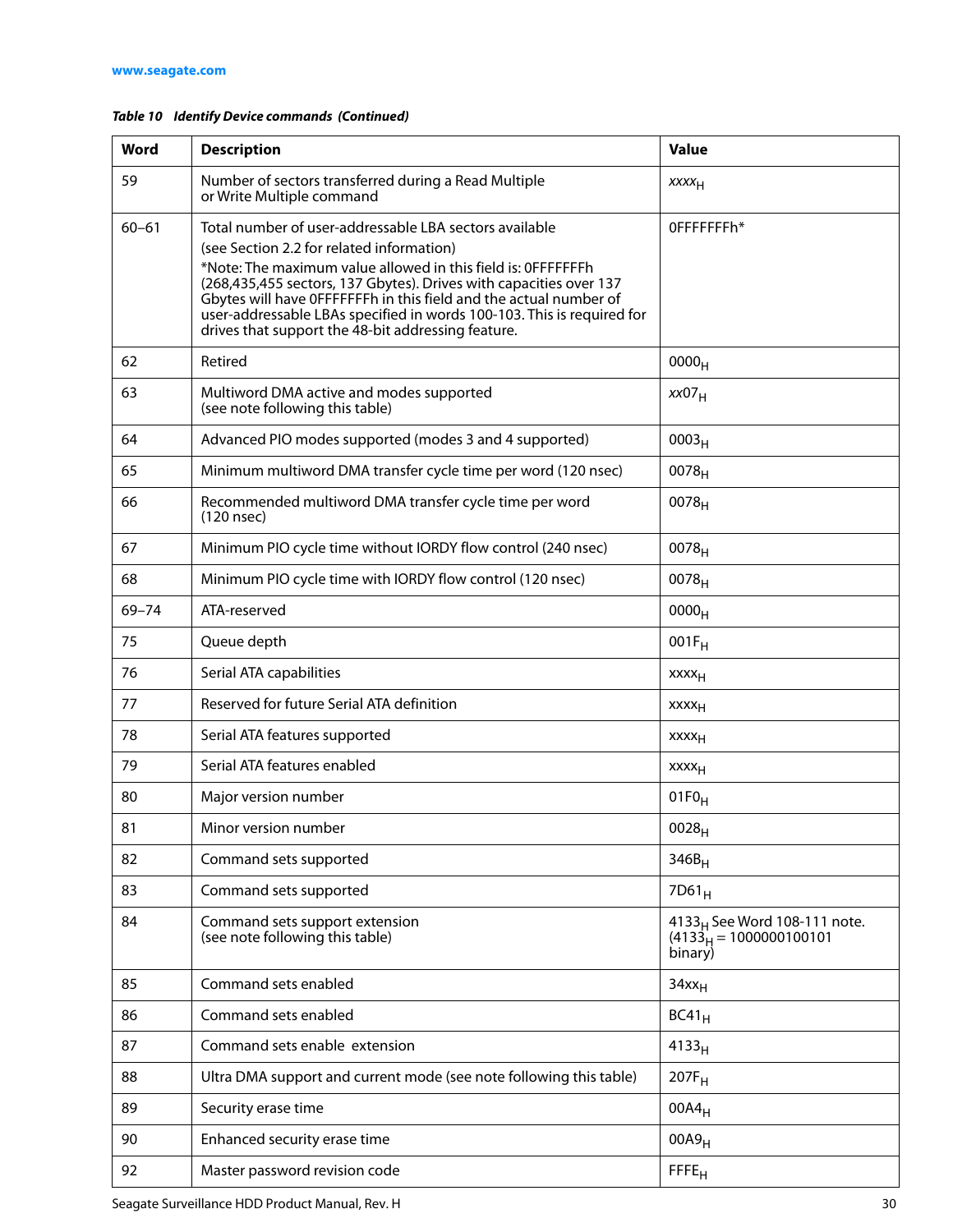| Word        | <b>Description</b>                                                                                                                                                                                                            | Value                                                                                           |
|-------------|-------------------------------------------------------------------------------------------------------------------------------------------------------------------------------------------------------------------------------|-------------------------------------------------------------------------------------------------|
| 93          | Hardware reset value                                                                                                                                                                                                          | <b>XXXX<sub>H</sub></b>                                                                         |
| 95          | Stream Min. Request Size                                                                                                                                                                                                      | 0000 <sub>H</sub>                                                                               |
| 96          | <b>Streaming Transfer Time - DMA</b>                                                                                                                                                                                          | 0000 <sub>H</sub>                                                                               |
| 97          | Streaming Access Latency - DMA and PIO                                                                                                                                                                                        | 0000 <sub>H</sub>                                                                               |
| 98-99       | <b>Streaming Performance Granularity</b>                                                                                                                                                                                      | $2710_H / 0000_H$                                                                               |
| $100 - 103$ | Total number of user-addressable LBA sectors available (see Section<br>2.2 for related information). These words are required for drives that<br>support the 48-bit addressing feature. Maximum value:<br>0000FFFFFFFFFFFFFh. | $ST3000VX006 = 5,860,533,168$<br>$ST2000VX003 = 3,907,029,168$<br>$ST1000VX001 = 1,953,525,168$ |
| 104         | <b>Streaming Transfer Time - PIO</b>                                                                                                                                                                                          | 0000 <sub>H</sub>                                                                               |
| 105-107     | ATA-reserved                                                                                                                                                                                                                  | 0000 <sub>H</sub>                                                                               |
| 108-111     | The mandatory value of the world wide name (WWN) for the drive.<br>NOTE: This field is valid if word 84, bit 8 is set to 1 indicating 64-bit<br>WWN support.                                                                  | Fach drive will have a<br>unique value.                                                         |
| $112 - 127$ | ATA-reserved                                                                                                                                                                                                                  | 0000 <sub>H</sub>                                                                               |
| 128         | Security status                                                                                                                                                                                                               | $0001_H$                                                                                        |
| 129-159     | Seagate-reserved                                                                                                                                                                                                              | XXXH                                                                                            |
| $160 - 254$ | ATA-reserved                                                                                                                                                                                                                  | 0000 <sub>H</sub>                                                                               |
| 255         | Integrity word                                                                                                                                                                                                                | $XXAS_H$                                                                                        |

#### *Table 10 Identify Device commands (Continued)*

**Note** Automatic Acoustic Management (AAM) features are not supported.

Note See the bit descriptions below for words 63, 84, and 88 of the Identify Drive data.

#### *Table 11 Bit Descriptions*

| Description (if bit is set to 1) |            |                                           |  |  |
|----------------------------------|------------|-------------------------------------------|--|--|
|                                  | <b>Bit</b> | Word 63                                   |  |  |
|                                  | $\Omega$   | Multiword DMA mode 0 is supported.        |  |  |
|                                  |            | Multiword DMA mode 1 is supported.        |  |  |
|                                  | 2          | Multiword DMA mode 2 is supported.        |  |  |
|                                  | 8          | Multiword DMA mode 0 is currently active. |  |  |
|                                  | 9          | Multiword DMA mode 1 is currently active. |  |  |
|                                  | 10         | Multiword DMA mode 2 is currently active. |  |  |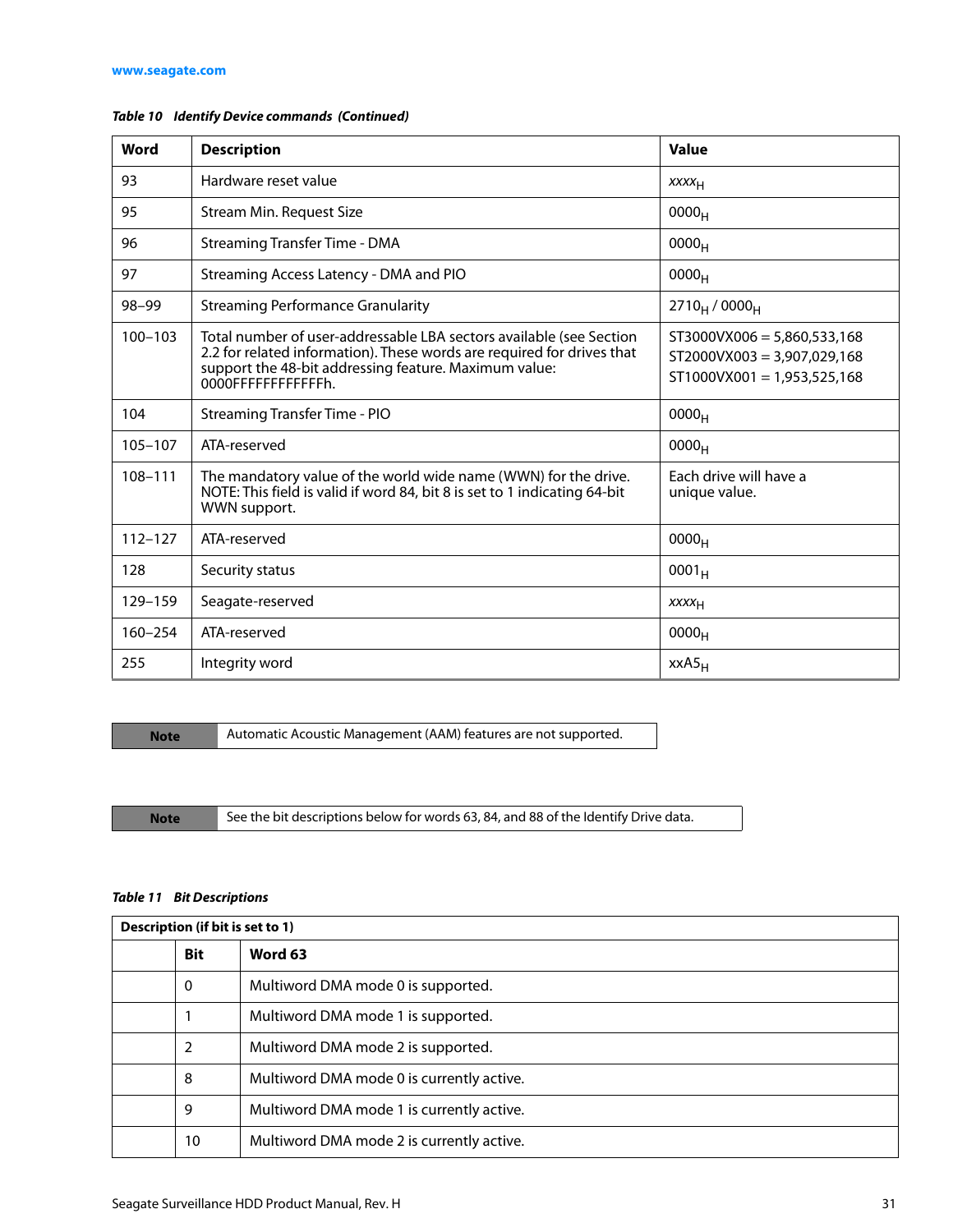#### *Table 11 Bit Descriptions (Continued)*

| <b>Bit</b> | Word 84                                                              |  |
|------------|----------------------------------------------------------------------|--|
| 0          | SMART error login is supported.                                      |  |
| 1          | SMART self-test is supported.                                        |  |
| 2          | Media serial number is supported.                                    |  |
| 3          | Media Card Pass Through Command feature set is supported.            |  |
| 4          | Streaming feature set is supported.                                  |  |
| 5          | GPL feature set is supported.                                        |  |
| 6          | WRITE DMA FUA EXT and WRITE MULTIPLE FUA EXT commands are supported. |  |
| 7          | WRITE DMA QUEUED FUA EXT command is supported.                       |  |
| 8          | 64-bit World Wide Name is supported.                                 |  |
| $9 - 10$   | Obsolete.                                                            |  |
| $11 - 12$  | Reserved for TLC.                                                    |  |
| 13         | IDLE IMMEDIATE command with IUNLOAD feature is supported.            |  |
| 14         | Shall be set to 1.                                                   |  |
| 15         | Shall be cleared to 0.                                               |  |
|            |                                                                      |  |
| <b>Bit</b> | Word 88                                                              |  |
| 0          | Ultra DMA mode 0 is supported.                                       |  |
| 1          | Ultra DMA mode 1 is supported.                                       |  |
| 2          | Ultra DMA mode 2 is supported.                                       |  |
| 3          | Ultra DMA mode 3 is supported.                                       |  |
| 4          | Ultra DMA mode 4 is supported.                                       |  |
| 5          | Ultra DMA mode 5 is supported.                                       |  |
| 6          | Ultra DMA mode 6 is supported.                                       |  |
| 8          | Ultra DMA mode 0 is currently active.                                |  |
| 9          | Ultra DMA mode 1 is currently active.                                |  |
| 10         | Ultra DMA mode 2 is currently active.                                |  |
| 11         | Ultra DMA mode 3 is currently active.                                |  |
| 12         | Ultra DMA mode 4 is currently active.                                |  |
| 13         | Ultra DMA mode 5 is currently active.                                |  |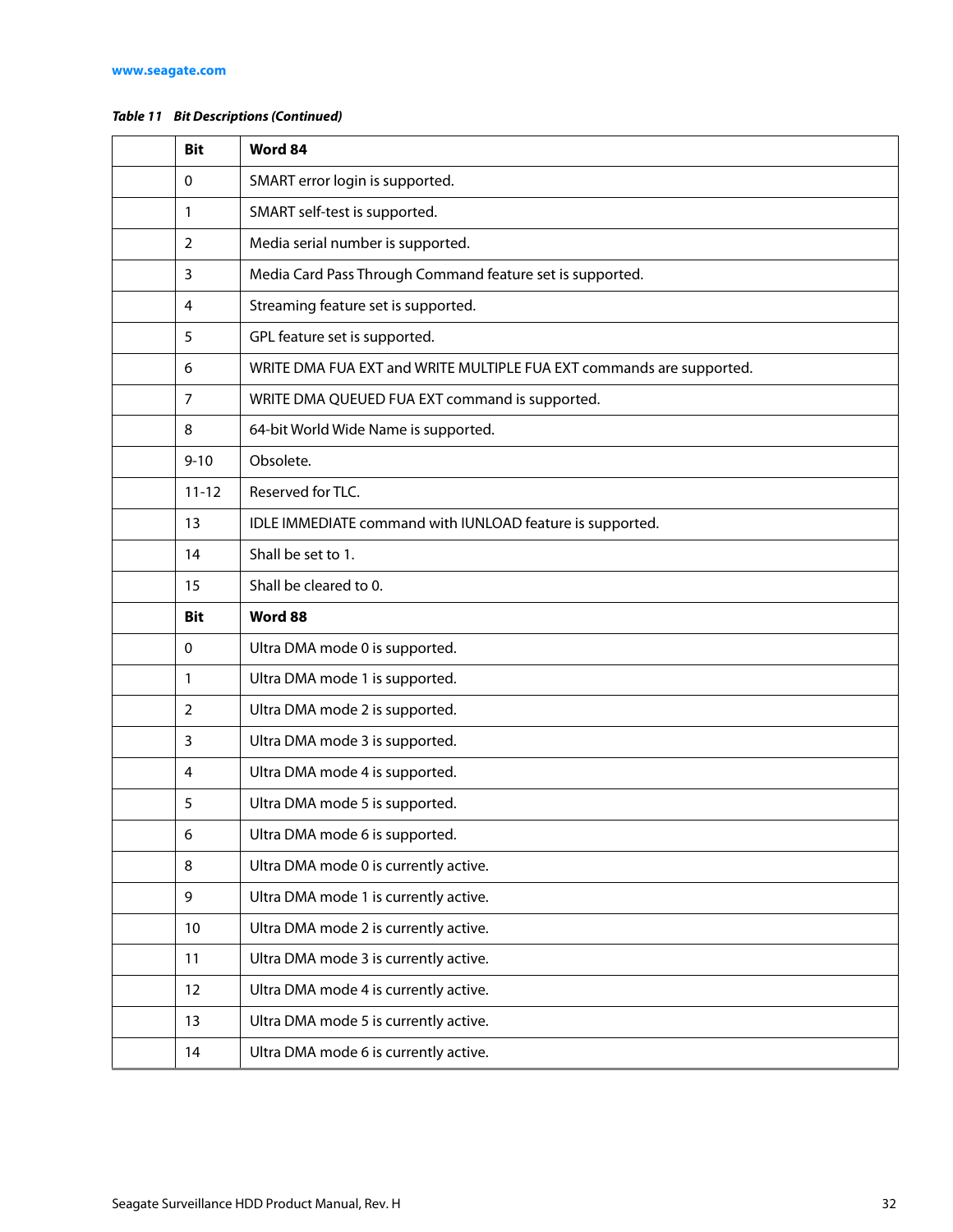#### <span id="page-33-0"></span>**4.3.2 Set Features command**

This command controls the implementation of various features that the drive supports. When the drive receives this command, it sets BSY, checks the contents of the Features register, clears BSY and generates an interrupt. If the value in the register does not represent a feature that the drive supports, the command is aborted. Power-on default has the read lookahead and write caching features enabled. The acceptable values for the Features register are defined as follows:

*Table 12 Set Features command values* 

| $02_H$          | Enable write cache (default).                                                                 |  |  |  |
|-----------------|-----------------------------------------------------------------------------------------------|--|--|--|
| 03 <sub>H</sub> | Set transfer mode (based on value in Sector Count register).<br>Sector Count register values: |  |  |  |
|                 | 00 <sub>H</sub> Set PIO mode to default (PIO mode 2).                                         |  |  |  |
|                 | 01 <sub>H</sub> Set PIO mode to default and disable IORDY (PIO mode 2).                       |  |  |  |
|                 | 08 <sub>H</sub> PIO mode 0                                                                    |  |  |  |
|                 | 09 <sub>H</sub> PIO mode 1                                                                    |  |  |  |
|                 | 0A <sub>H</sub> PIO mode 2                                                                    |  |  |  |
|                 | 0B <sub>H</sub> PIO mode 3                                                                    |  |  |  |
|                 | 0C <sub>H</sub> PIO mode 4 (default)                                                          |  |  |  |
|                 | 20 <sub>H</sub> Multiword DMA mode 0                                                          |  |  |  |
|                 | 21 <sub>H</sub> Multiword DMA mode 1                                                          |  |  |  |
|                 | 22 <sub>H</sub> Multiword DMA mode 2                                                          |  |  |  |
|                 | 40 <sub>H</sub> Ultra DMA mode 0                                                              |  |  |  |
|                 | 41 <sub>H</sub> Ultra DMA mode 1                                                              |  |  |  |
|                 | 42 <sub>H</sub> Ultra DMA mode 2                                                              |  |  |  |
|                 | 43 <sub>H</sub> Ultra DMA mode 3                                                              |  |  |  |
|                 | 44 <sub>H</sub> Ultra DMA mode 4                                                              |  |  |  |
|                 | 45 <sub>H</sub> Ultra DMA mode 5                                                              |  |  |  |
|                 | 46 <sub>H</sub> Ultra DMA mode 6                                                              |  |  |  |
| 06 <sub>H</sub> | Enable the PUIS feature set,                                                                  |  |  |  |
| 07 <sub>H</sub> | 07H PUIS feature set device spin-up                                                           |  |  |  |
| 10 <sub>H</sub> | Enable use of SATA features                                                                   |  |  |  |
| 55 <sub>H</sub> | Disable read look-ahead (read cache) feature.                                                 |  |  |  |
| 82 <sub>H</sub> | Disable write cache.                                                                          |  |  |  |
| 86 <sub>H</sub> | Disable the PUIS feature set.                                                                 |  |  |  |
| 90 <sub>H</sub> | Disable use of SATA features.                                                                 |  |  |  |
| $AA_H$          | Enable read look-ahead (read cache) feature (default).                                        |  |  |  |
| $F1_H$          | Report full capacity available.                                                               |  |  |  |

| and the state of the state of the state of the state of the state of the state of the state of the state of th<br>and the state of the state of the state of the state of the state of the state of the state of the state of th<br><b>CONTRACTOR</b> |        |
|-------------------------------------------------------------------------------------------------------------------------------------------------------------------------------------------------------------------------------------------------------|--------|
|                                                                                                                                                                                                                                                       |        |
|                                                                                                                                                                                                                                                       |        |
| <b>STATE OF A STATE OF A STATE OF A STATE OF A STATE OF A STATE OF A STATE OF A STATE OF A STATE OF A STATE OF A</b><br><b>STATE OF A STATE OF A STATE OF A STATE OF A STATE OF A STATE OF A STATE OF A STATE OF A STATE OF A STATE OF A</b>          | -<br>_ |

At power-on, or after a hardware or software reset, the default values of the features are as indicated above.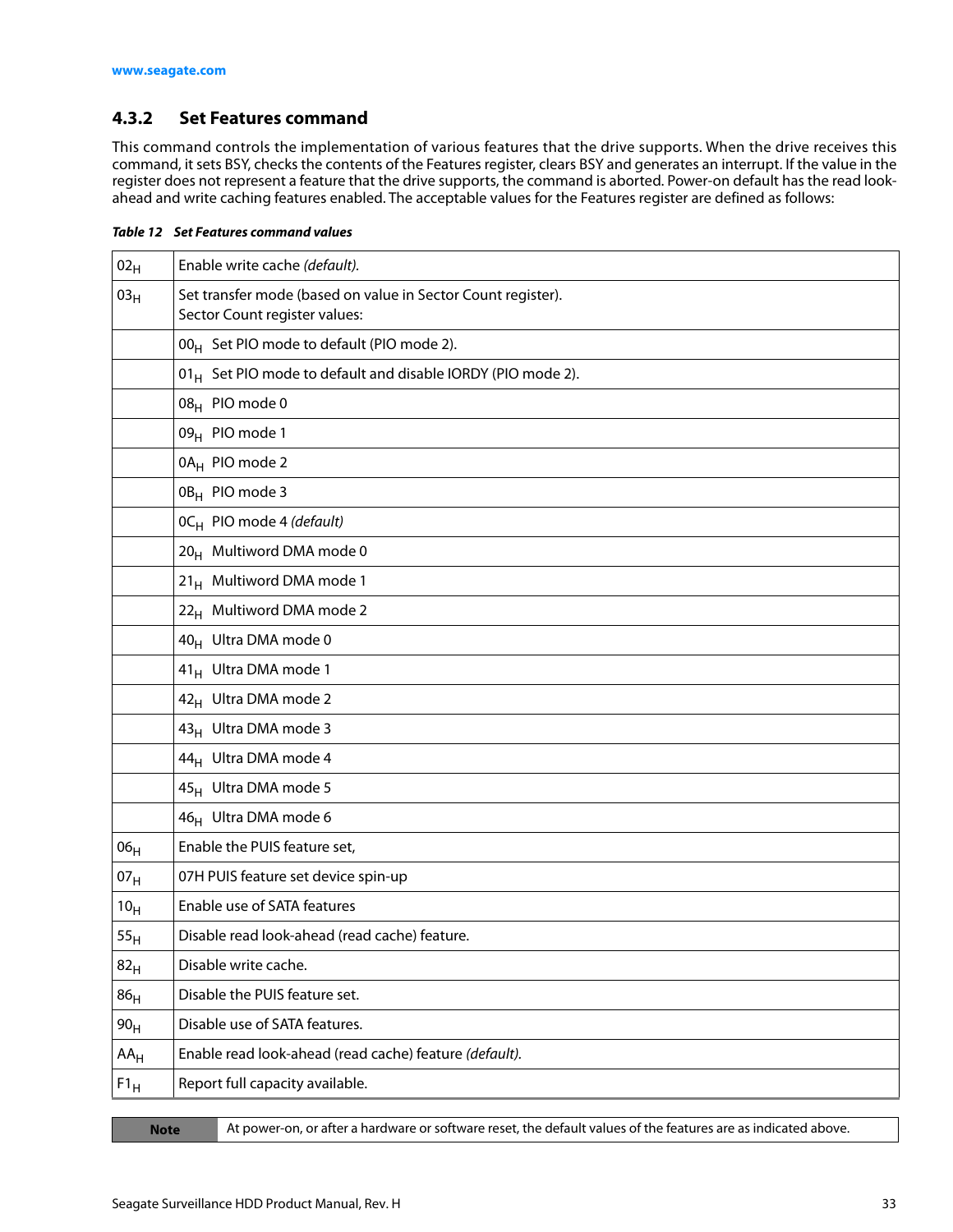#### <span id="page-34-0"></span>**4.3.3 S.M.A.R.T. commands**

S.M.A.R.T. provides near-term failure prediction for disk drives. When S.M.A.R.T. is enabled, the drive monitors predetermined drive attributes that are susceptible to degradation over time. If self-monitoring determines that a failure is likely, S.M.A.R.T. makes a status report available to the host. Not all failures are predictable. S.M.A.R.T. predictability is limited to the attributes the drive can monitor. For more information on S.M.A.R.T. commands and implementation, see the Draft ATA-5 Standard.

SeaTools diagnostic software activates a built-in drive self-test (DST S.M.A.R.T. command for D4 $_H$ ) that eliminates unnecessary drive returns. The diagnostic software ships with all new drives and is also available at: http://seatools.seagate.com.

This drive is shipped with S.M.A.R.T. features disabled. Users must have a recent BIOS or software package that supports S.M.A.R.T. to enable this feature. The table below shows the S.M.A.R.T. command codes that the drive uses.

| <b>Code in features register</b> | S.M.A.R.T. command                               |
|----------------------------------|--------------------------------------------------|
| D0 <sub>H</sub>                  | S.M.A.R.T. Read Data                             |
| $D2_{H}$                         | S.M.A.R.T. Enable/Disable Attribute Autosave     |
| D3 <sub>H</sub>                  | S.M.A.R.T. Save Attribute Values                 |
| $D4_H$                           | S.M.A.R.T. Execute Off-line Immediate (runs DST) |
| DS <sub>H</sub>                  | S.M.A.R.T. Read Log Sector                       |
| D6 <sub>H</sub>                  | S.M.A.R.T. Write Log Sector                      |
| D8 <sub>H</sub>                  | S.M.A.R.T. Enable Operations                     |
| D9 <sub>H</sub>                  | S.M.A.R.T. Disable Operations                    |
| DA <sub>H</sub>                  | S.M.A.R.T. Return Status                         |

*Table 13 S.M.A.R.T. commands*

**Note** If an appropriate code is not written to the Features Register, the command is aborted and 0x04 (abort) is written to the Error register. command is aborted and 0x 04 (abort) is written to the Error register.